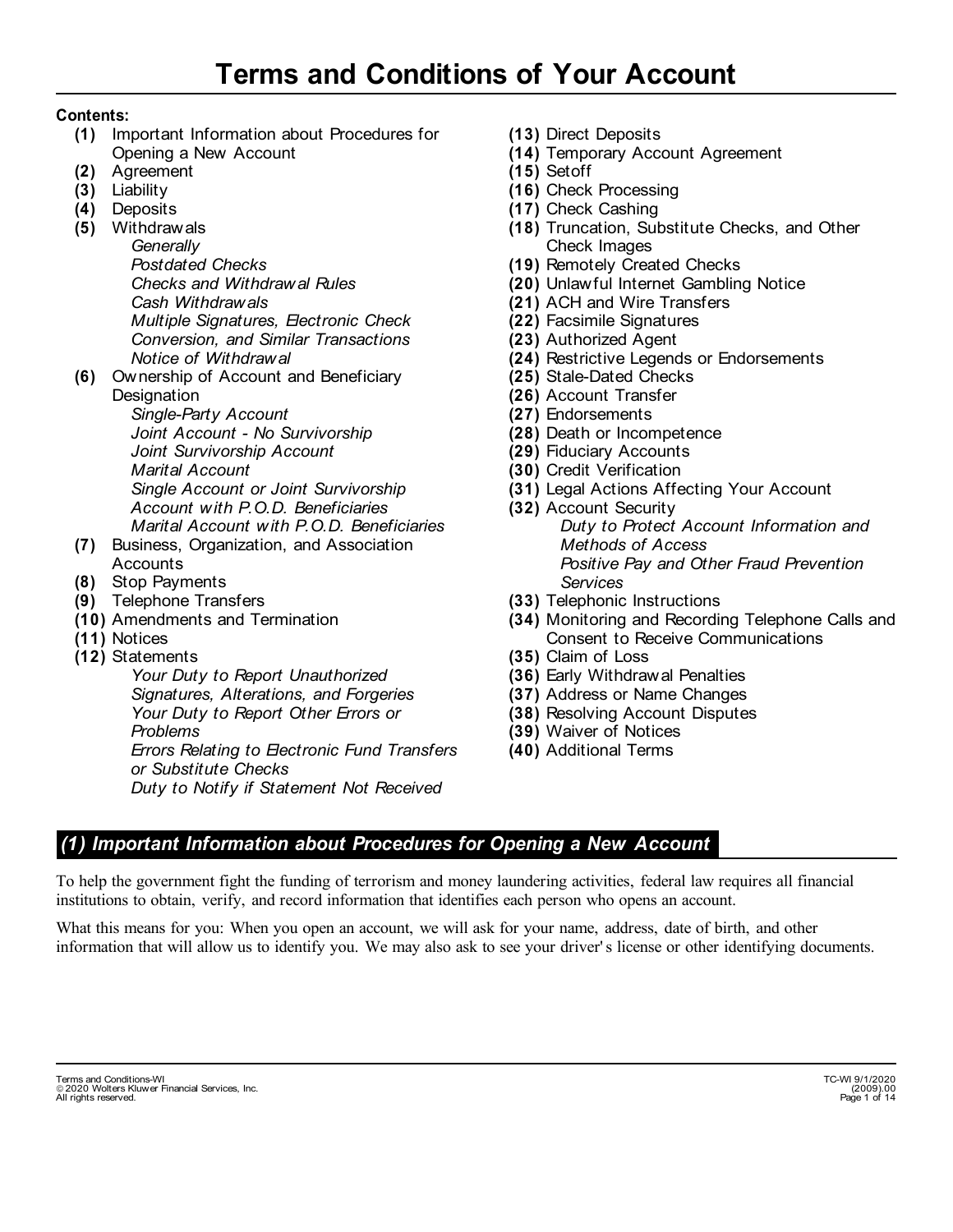This document, along with any other documents we give you pertaining to your account(s), is a contract that establishes rules which control your account(s) with us. Please read this carefully and retain it for future reference. If you sign the signature card or open or continue to use the account, you agree to these rules. You will receive a separate schedule of rates, qualifying balances, and fees if they are not included in this document. If you have any questions, please call us.

This agreement is subject to applicable federal laws, the laws of the state of Wisconsin and other applicable rules such as the operating letters of the Federal Reserve Banks and payment processing system rules (except to the extent that this agreement can and does vary such rules or laws). The body of state and federal law that governs our relationship with you, however, is too large and complex to be reproduced here. The purpose of this document is to:

- 1. summarize some laws that apply to common transactions;
- 2. establish rules to cover transactions or events which the law does not regulate;
- 3. establish rules for certain transactions or events which the law regulates but permits variation by agreement; and
- 4. give you disclosures of some of our policies to which you may be entitled or in which you may be interested.

If any provision of this document is found to be unenforceable according to its terms, all remaining provisions will continue in full force and effect. We may permit some variations from our standard agreement, but we must agree to any variation in writing either on the signature card for your account or in some other document. Nothing in this document is intended to vary our duty to act in good faith and with ordinary care when required by law.

As used in this document the words "we," "our," and "us" mean the financial institution and the words "you" and "your" mean the account holder(s) and anyone else with the authority to deposit, withdraw, or exercise control over the funds in the account. However, this agreement does not intend, and the terms "you" and "your" should not be interpreted, to expand an individual's responsibility for an organization's liability. If this account is owned by a corporation, partnership or other organization, individual liability is determined by the laws generally applicable to that type of organization. The headings in this document are for convenience or reference only and will not govern the interpretation of the provisions. Unless it would be inconsistent to do so, words and phrases used in this document should be construed so the singular includes the plural and the plural includes the singular.

"Party" means a person who, by the terms of an account, has a present right, subject to request, to payment from the account other than as an agent. A beneficiary of a P.O.D. account is a party only after the account becomes payable to them by reason of their surviving the original payee. A minor may be a party to an account, subject to withdrawal restrictions of Wisconsin law. Unless the context indicates otherwise, "party" includes a guardian, conservator, personal representative, or assignee, including an attaching creditor, of a party.

# *(3) Liability*

You agree, for yourself (and the person or entity you represent if you sign as a representative of another) to the terms of this account and the schedule of charges. You authorize us to deduct these charges, without notice to you, directly from the account balance as accrued. You will pay any additional reasonable charges for services you request which are not covered by this agreement.

Each of you also agrees to be jointly and severally (individually) liable for any account shortage resulting from charges or overdrafts, whether caused by you or another with access to this account. This liability is due immediately, and we can deduct any amounts deposited into the account and apply those amounts to the shortage. You have no right to defer payment of this liability, and you are liable regardless of whether you signed the item or benefited from the charge or overdraft.

You will be liable for our costs as well as for our reasonable attorneys' fees, to the extent permitted by law, whether incurred as a result of collection or in any other dispute involving your account. This includes, but is not limited to, disputes between you and another joint owner; you and an authorized signer or similar party; or a third party claiming an interest in your account. This also includes any action that you or a third party takes regarding the account that causes us, in good faith, to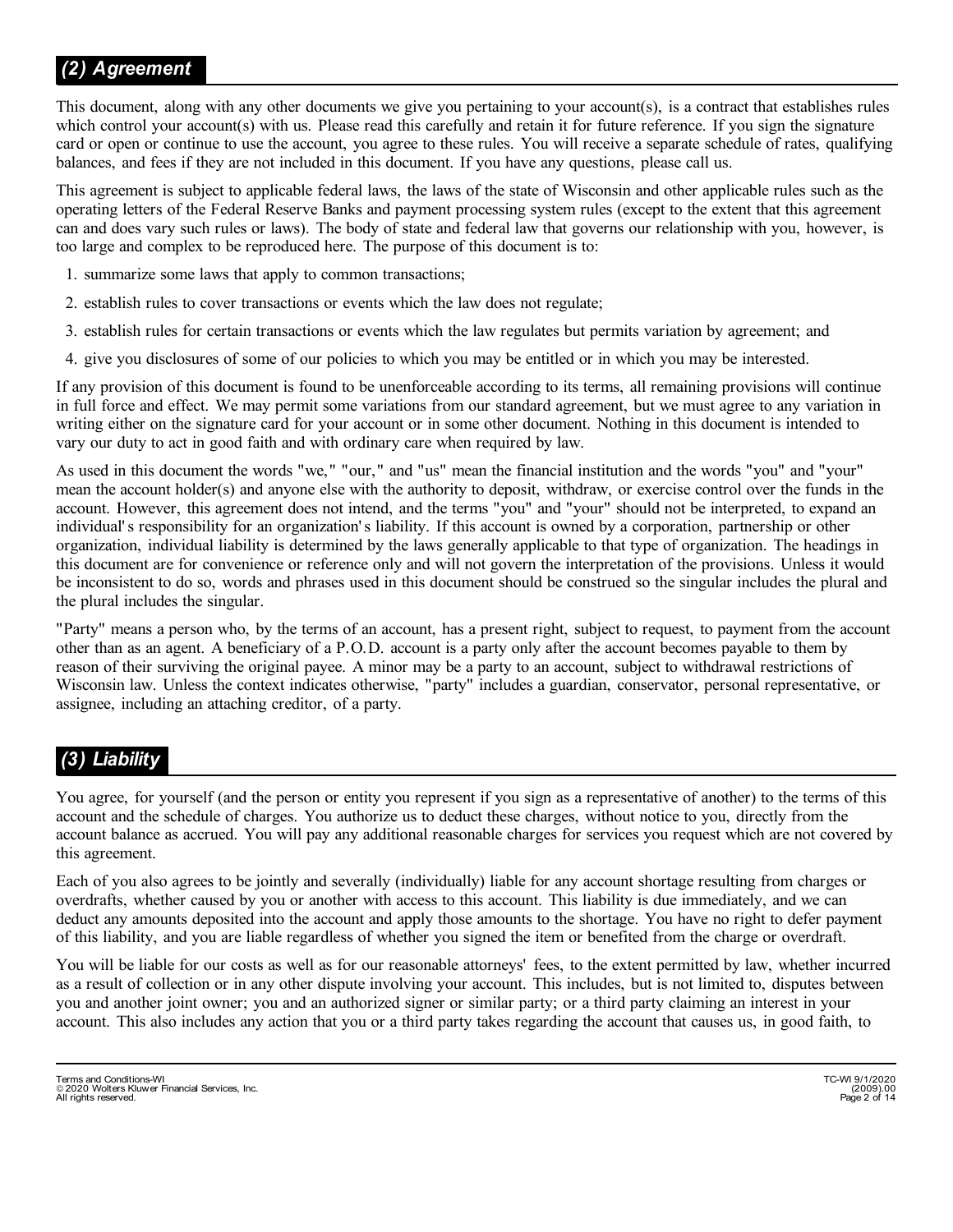# *(3) Liability, Continued*

seek the advice of an attorney, whether or not we become involved in the dispute. All costs and attorneys' fees can be deducted from your account when they are incurred, without notice to you.

## *(4) Deposits*

We will give only provisional credit until collection is final for any items, other than cash, we accept for deposit (including items drawn "on us"). Before settlement of any item becomes final, we act only as your agent, regardless of the form of endorsement or lack of endorsement on the item and even though we provide you provisional credit for the item. We may reverse any provisional credit for items that are lost, stolen, or returned. Unless prohibited by law, we also reserve the right to charge back to your account the amount of any item deposited to your account or cashed for you which was initially paid by the payor bank and which is later returned to us due to an allegedly forged, unauthorized or missing endorsement, claim of alteration, encoding error, counterfeit cashier' s check or other problem which in our judgment justifies reversal of credit. You authorize us to attempt to collect previously returned items without giving you notice, and in attempting to collect we may permit the payor bank to hold an item beyond the midnight deadline. Actual credit for deposits of, or payable in, foreign currency will be at the exchange rate in effect on final collection in U.S. dollars. We are not responsible for transactions by mail or outside depository until we actually record them. We will treat and record all transactions received after our "daily cutoff time" on a business day we are open, or received on a day we are not open for business, as if initiated on the next business day that we are open. At our option, we may take an item for collection rather than for deposit. If we accept a third-party check or draft for deposit, we may require any third-party endorsers to verify or guarantee their endorsements, or endorse in our presence.

#### *(5) Withdrawals*

**Generally.** Unless clearly indicated otherwise on the account records, any of you, acting alone, who signs to open the account or has authority to make withdrawals may withdraw or transfer all or any part of the account balance at any time. Each of you (until we receive written notice to the contrary) authorizes each other person who signs or has authority to make withdrawals to endorse any item payable to you or your order for deposit to this account or any other transaction with us.

**Postdated Checks.** A postdated check is one which bears a date later than the date on which the check is written. We may properly pay and charge your account for a postdated check even though payment was made before the date of the check, unless we have received written notice of the postdating in time to have a reasonable opportunity to act. Because we process checks mechanically, your notice will not be effective and we will not be liable for failing to honor your notice unless it precisely identifies the number, date, amount and payee of the item.

**Checks and Withdrawal Rules.** If you do not purchase your check blanks from us, you must be certain that we approve the check blanks you purchase. We may refuse any withdrawal or transfer request which you attempt on forms not approved by us or by any method we do not specifically permit. We may refuse any withdrawal or transfer request which is greater in number than the frequency permitted by our policy, or which is for an amount greater or less than any withdrawal limitations. We will use the date the transaction is completed by us (as opposed to the date you initiate it) to apply any frequency limitations. In addition, we may place limitations on the account until your identity is verified.

Even if we honor a nonconforming request, we are not required to do so later. If you violate the stated transaction limitations (if any), in our discretion we may close your account or reclassify your account as another type of account. If we reclassify your account, your account will be subject to the fees and earnings rules of the new account classification.

If we are presented with an item drawn against your account that would be a "substitute check," as defined by law, but for an error or defect in the item introduced in the substitute check creation process, you agree that we may pay such item.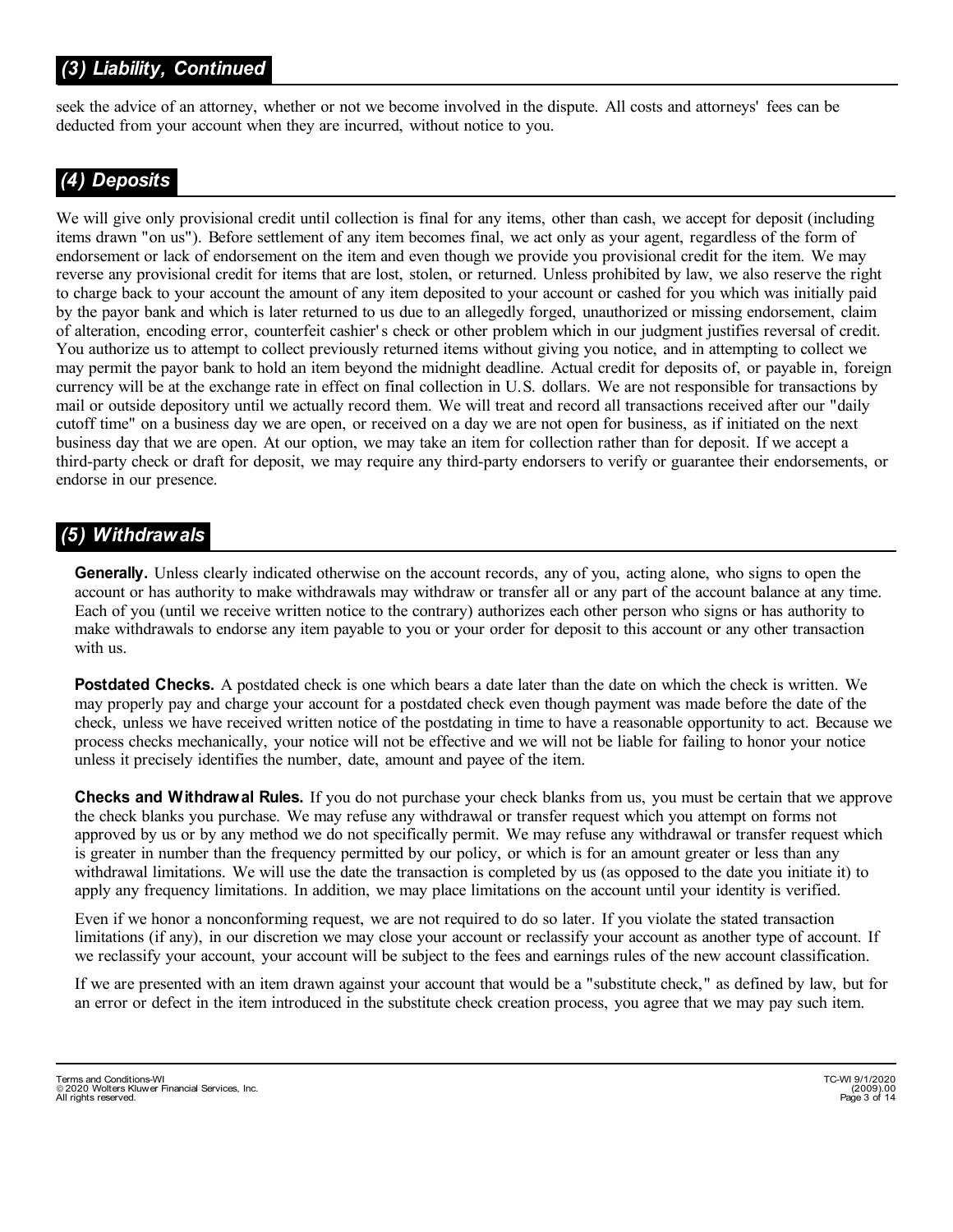## *(5) Withdrawals, Continued*

**Cash Withdrawals.** We recommend you take care when making large cash withdrawals because carrying large amounts of cash may pose a danger to your personal safety. As an alternative to making a large cash withdrawal, you may want to consider a cashier's check or similar instrument. You assume full responsibility of any loss in the event the cash you withdraw is lost, stolen, or destroyed. You agree to hold us harmless from any loss you incur as a result of your decision to withdraw funds in the form of cash.

**Multiple Signatures, Electronic Check Conversion, and Similar Transactions.** An electronic check conversion transaction is a transaction where a check or similar item is converted into an electronic fund transfer as defined in the Electronic Fund Transfers regulation. In these types of transactions the check or similar item is either removed from circulation (truncated) or given back to you. As a result, we have no opportunity to review the signatures or otherwise examine the original check or item. You agree that, as to these or any items as to which we have no opportunity to examine the signatures, you waive any requirement of multiple signatures.

**Notice of Withdrawal.** We reserve the right to require not less than 7 days' notice in writing before each withdrawal from an interest-bearing account, other than a time deposit or demand deposit, or from any other savings deposit as defined by Regulation D. (The law requires us to reserve this right, but it is not our general policy to use it.) Withdrawals from a time account prior to maturity or prior to any notice period may be restricted and may be subject to penalty. See your notice of penalty for early withdrawal.

## *(6) Ownership of Account and Beneficiary Designation*

These rules apply to this account depending on the form of ownership and beneficiary designation, if any, specified on the account records. We make no representations as to the appropriateness or effect of the ownership and beneficiary designations, except as they determine to whom we pay the account funds.

**Single-Party Account.** Such an account is owned by one party.

**Joint Account - No Survivorship** *(As Tenants In Common)*. This is an account, other than a Marital Account or Joint Survivorship Account, owned by two or more parties and payable on request to one of two or more parties. The parties do not intend (merely by opening this account) to create any right of survivorship in any other party. We encourage the parties to agree and tell us in writing of the percentage of the deposit contributed by each of you. This information will not, however, affect the "number of signatures" necessary for withdrawal.

**Joint Survivorship Account** *(Not As Tenants In Common)*. Such an account is issued in the name of two or more persons. Each of you intend that upon your death the balance in the account (subject to any previous pledge to which we have consented) will belong to the survivor(s). If two or more of you survive, you will own the balance in the account as joint tenants with survivorship and not as tenants in common.

**Marital Account.** This is an account established without the right of survivorship by two parties who claim to be husband and wife and is payable on request to either or both parties.

**Single Account or Joint Survivorship Account with P.O.D. Beneficiaries.** Pay-on-death beneficiaries acquire the right to withdraw only if: (1) all parties creating the account die, and (2) the beneficiary is then living. If two or more beneficiaries are named and survive the death of all persons creating the account, such beneficiaries will own this account in equal shares, without right of survivorship. The person(s) creating this account type reserve the right to: (1) change beneficiaries, (2) change account types, and (3) withdraw all or part of the deposit at any time.

**Marital Account with P.O.D. Beneficiaries.** Upon the death of either party, 50% of the funds on deposit are owned by the survivor and 50% are owned by the P.O.D. beneficiary(ies) named by the deceased party. If two or more beneficiaries are named by a party and survive the death of the party, they shall equally share the 50% that they own, without right of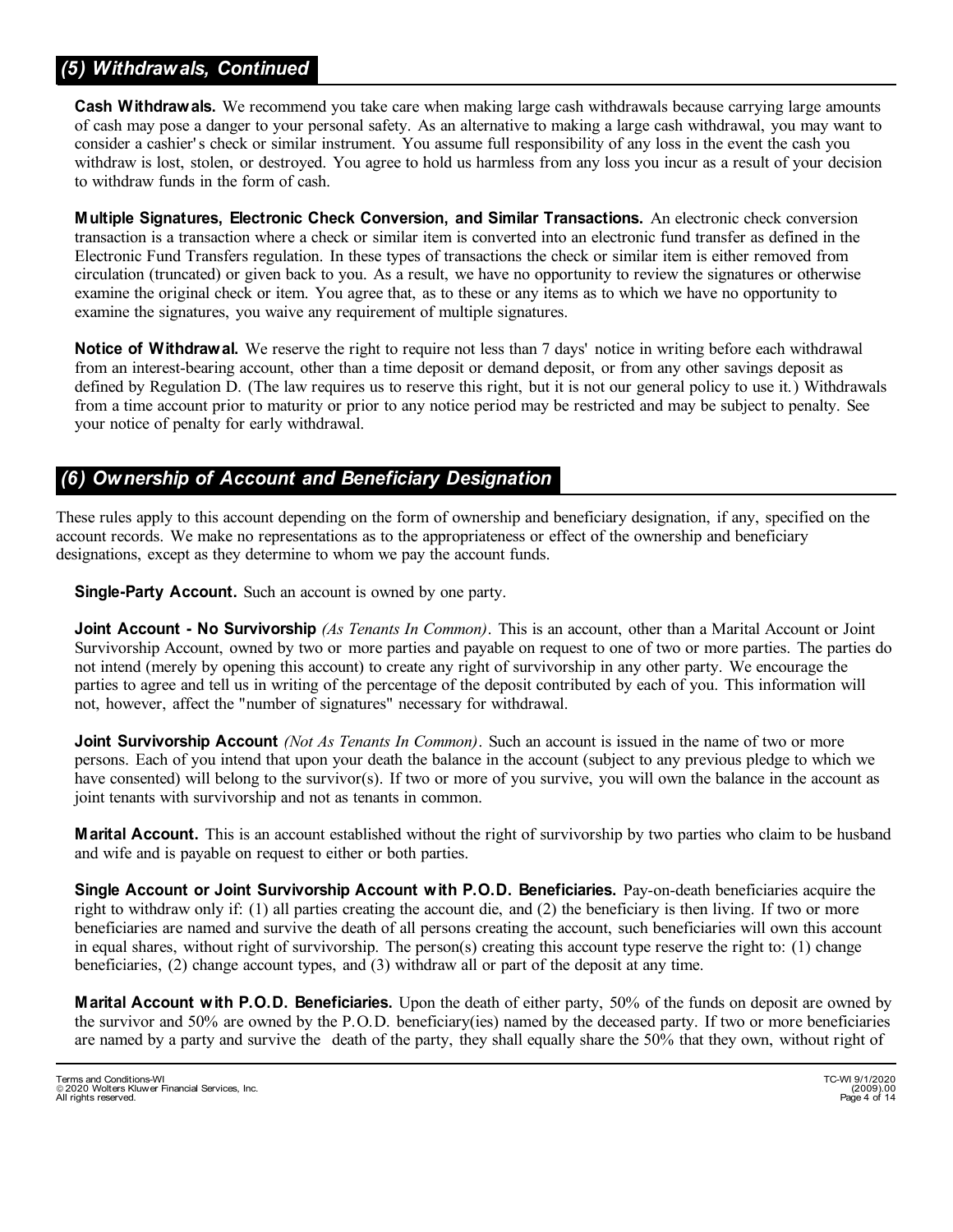#### *(6) Ownership of Account and Beneficiary Designation, Continued*

survivorship. The persons creating this account type reserve the right to: (1) change beneficiaries, (2) change account types, and (3) withdraw all or part of the deposit at any time.

#### *(7) Business, Organization, and Association Accounts*

Earnings in the form of interest, dividends, or credits will be paid only on collected funds, unless otherwise provided by law or our policy. You represent that you have the authority to open and conduct business on this account on behalf of the entity. We may require the governing body of the entity opening the account to give us a separate authorization telling us who is authorized to act on its behalf. We will honor the authorization until we actually receive written notice of a change from the governing body of the entity.

#### *(8) Stop Payments*

The rules in this section cover stopping payment of items such as checks and drafts. Rules for stopping payment of other types of transfers of funds, such as consumer electronic fund transfers, may be established by law or our policy. If we have not disclosed these rules to you elsewhere, you may ask us about those rules.

We may accept an order to stop payment on any item from any one of you. You must make any stop-payment order in the manner required by law and we must receive it in time to give us a reasonable opportunity to act on it before our stop-payment cutoff time. Because stop-payment orders are handled by computers, to be effective, your stop-payment order must precisely identify the number, date, and amount of the item, and the payee.

You may stop payment on any item drawn on your account whether you sign the item or not. Generally, if your stop-payment order is given to us in writing it is effective for six months. Your order will lapse after that time if you do not renew the order in writing before the end of the six-month period. If the original stop-payment order was oral your stop-payment order will lapse after 14 calendar days if you do not confirm your order in writing within that time period. We are not obligated to notify you when a stop-payment order expires.

If you stop payment on an item and we incur any damages or expenses because of the stop payment, you agree to indemnify us for those damages or expenses, including attorneys' fees. You assign to us all rights against the payee or any other holder of the item. You agree to cooperate with us in any legal actions that we may take against such persons. You should be aware that anyone holding the item may be entitled to enforce payment against you despite the stop-payment order.

Our stop-payment cutoff time is one hour after the opening of the next banking day after the banking day on which we receive the item. Additional limitations on our obligation to stop payment are provided by law (e.g., we paid the item in cash or we certified the item).

## *(9) Telephone Transfers*

A telephone transfer of funds from this account to another account with us, if otherwise arranged for or permitted, may be made by the same persons and under the same conditions generally applicable to withdrawals made in writing. Limitations on the number of telephonic transfers from a savings account, if any, are described elsewhere.

#### *(10) Amendments and Termination*

We may change any term of this agreement. Rules governing changes in interest rates are provided separately in the Truth-in-Savings disclosure or in another document. For other changes, we will give you reasonable notice in writing or by any other method permitted by law. We may also close this account at any time upon reasonable notice to you and tender of the account balance personally or by mail. Items presented for payment after the account is closed may be dishonored. When you close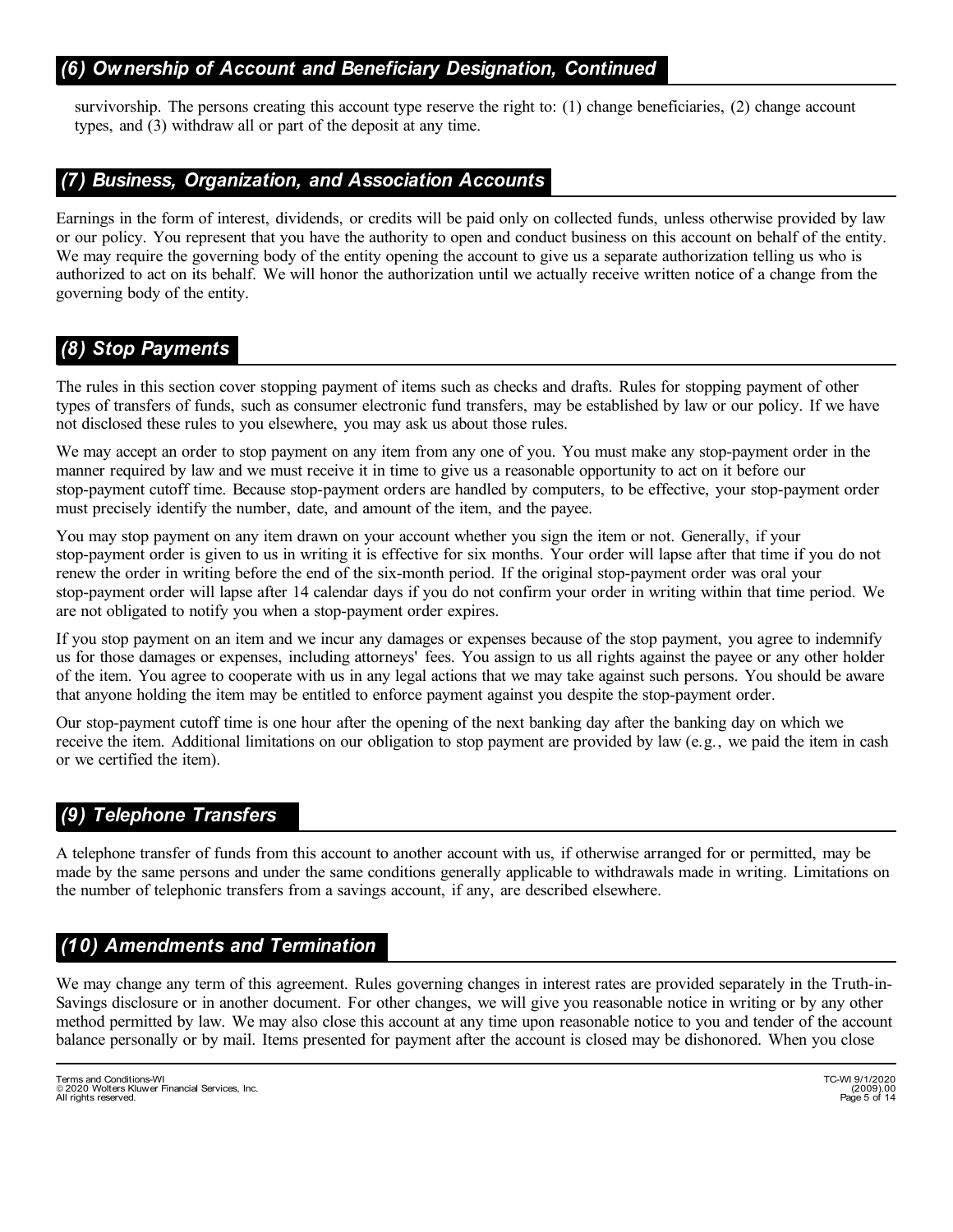# *(10) Amendments and Termination, Continued*

your account, you are responsible for leaving enough money in the account to cover any outstanding items to be paid from the account. Reasonable notice depends on the circumstances, and in some cases such as when we cannot verify your identity or we suspect fraud, it might be reasonable for us to give you notice after the change or account closure becomes effective. For instance, if we suspect fraudulent activity with respect to your account, we might immediately freeze or close your account and then give you notice. If we have notified you of a change in any term of your account and you continue to have your account after the effective date of the change, you have agreed to the new term(s).

# *(11) Notices*

Any written notice you give us is effective when we actually receive it, and it must be given to us according to the specific delivery instructions provided elsewhere, if any. We must receive it in time to have a reasonable opportunity to act on it. If the notice is regarding a check or other item, you must give us sufficient information to be able to identify the check or item, including the precise check or item number, amount, date and payee. Written notice we give you is effective when it is deposited in the United States Mail with proper postage and addressed to your mailing address we have on file. Notice to any of you is notice to all of you.

## *(12) Statements*

**Your Duty to Report Unauthorized Signatures, Alterations, and Forgeries.** You must examine your statement of account with "reasonable promptness." If you discover (or reasonably should have discovered) any unauthorized signatures or alterations, you must promptly notify us of the relevant facts. As between you and us, if you fail to do either of these duties, you will have to either share the loss with us, or bear the loss entirely yourself (depending on whether we used ordinary care and, if not, whether we substantially contributed to the loss). The loss could be not only with respect to items on the statement but other items with unauthorized signatures or alterations by the same wrongdoer.

You agree that the time you have to examine your statement and report to us will depend on the circumstances, but will not, in any circumstance, exceed a total of 30 days from when the statement is first sent or made available to you.

You further agree that if you fail to report any unauthorized signatures, alterations or forgeries in your account within 60 days of when we first send or make the statement available, you cannot assert a claim against us on any items in that statement, and as between you and us the loss will be entirely yours. This 60-day limitation is without regard to whether we used ordinary care. The limitation in this paragraph is in addition to that contained in the first paragraph of this section.

Your Duty to Report Other Errors or Problems. In addition to your duty to review your statements for unauthorized signatures, alterations and forgeries, you agree to examine your statement with reasonable promptness for any other error or problem - such as an encoding error or an unexpected deposit amount. Also, if you receive or we make available either your items or images of your items, you must examine them for any unauthorized or missing endorsements or any other problems. You agree that the time you have to examine your statement and items and report to us will depend on the circumstances. However, this time period shall not exceed 60 days. Failure to examine your statement and items and report any errors to us within 60 days of when we first send or make the statement available precludes you from asserting a claim against us for any errors on items identified in that statement and as between you and us the loss will be entirely yours.

**Errors Relating to Electronic Fund Transfers or Substitute Checks** *(For consumer accounts only)*. For information on errors relating to electronic fund transfers (e.g., on-line, mobile, debit card or ATM transactions) refer to your Electronic Fund Transfers disclosure and the sections on consumer liability and error resolution. For information on errors relating to a substitute check you received, refer to your disclosure entitled Substitute Checks and Your Rights.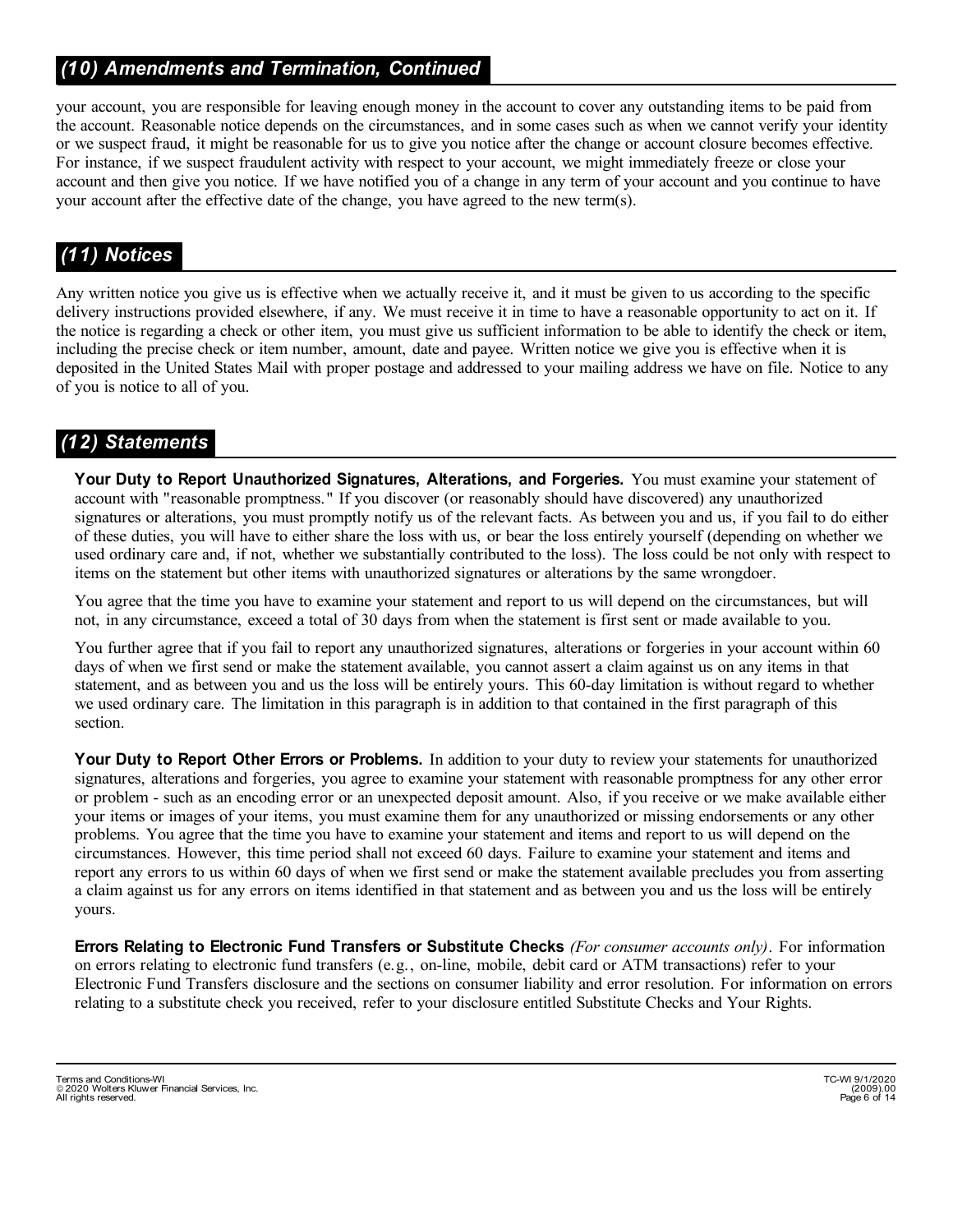## *(12) Statements, Continued*

**Duty to Notify if Statement Not Received.** You agree to immediately notify us if you do not receive your statement by the date you normally expect to receive it. Not receiving your statement in a timely manner is a sign that there may be an issue with your account, such as possible fraud or identity theft.

## *(13) Direct Deposits*

If we are required for any reason to reimburse the federal government for all or any portion of a benefit payment that was directly deposited into your account, you authorize us to deduct the amount of our liability to the federal government from the account or from any other account you have with us, without prior notice and at any time, except as prohibited by law. We may also use any other legal remedy to recover the amount of our liability.

#### *(14) Temporary Account Agreement*

If the account documentation indicates that this is a temporary account agreement, each person who signs to open the account or has authority to make withdrawals (except as indicated to the contrary) may transact business on this account. However, we may at some time in the future restrict or prohibit further use of this account if you fail to comply with the requirements we have imposed within a reasonable time.

# *(15) Setoff*

We may (without prior notice and when permitted by law) set off the funds in this account against any due and payable debt any of you owe us now or in the future. If a joint or P.O.D. account requires the signatures of all of the parties for purposes of withdrawal then the account shall be subject to setoff to the extent of the net contributions of the debtor party to the account. If this account is owned by one or more of you as individuals, we may set off any funds in the account against a due and payable debt a partnership owes us now or in the future, to the extent of your liability as a partner for the partnership debt. If your debt arises from a promissory note, then the amount of the due and payable debt will be the full amount we have demanded, as entitled under the terms of the note, and this amount may include any portion of the balance for which we have properly accelerated the due date.

This right of setoff does not apply to this account if prohibited by law. For example, the right of setoff does not apply to this account if: (a) it is an Individual Retirement Account or similar tax-deferred account, or (b) the debt is created by a consumer credit transaction under a credit card plan (but this does not affect our rights under any consensual security interest), or (c) the debtor' s right of withdrawal only arises in a representative capacity. We will not be liable for the dishonor of any check when the dishonor occurs because we set off a debt against this account. You agree to hold us harmless from any claim arising as a result of our exercise of our right of setoff.

#### *(16) Check Processing*

We process items mechanically by relying solely on the information encoded in magnetic ink along the bottom of the items. This means that we do not individually examine all of your items to determine if the item is properly completed, signed and endorsed or to determine if it contains any information other than what is encoded in magnetic ink. You agree that we have exercised ordinary care if our automated processing is consistent with general banking practice, even though we do not inspect each item. Because we do not inspect each item, if you write a check to multiple payees, we can properly pay the check regardless of the number of endorsements unless you notify us in writing that the check requires multiple endorsements. We must receive the notice in time for us to have a reasonable opportunity to act on it, and you must tell us the precise date of the check, amount, check number and payee. We are not responsible for any unauthorized signature or alteration that would not be identified by a reasonable inspection of the item. Using an automated process helps us keep costs down for you and all account holders.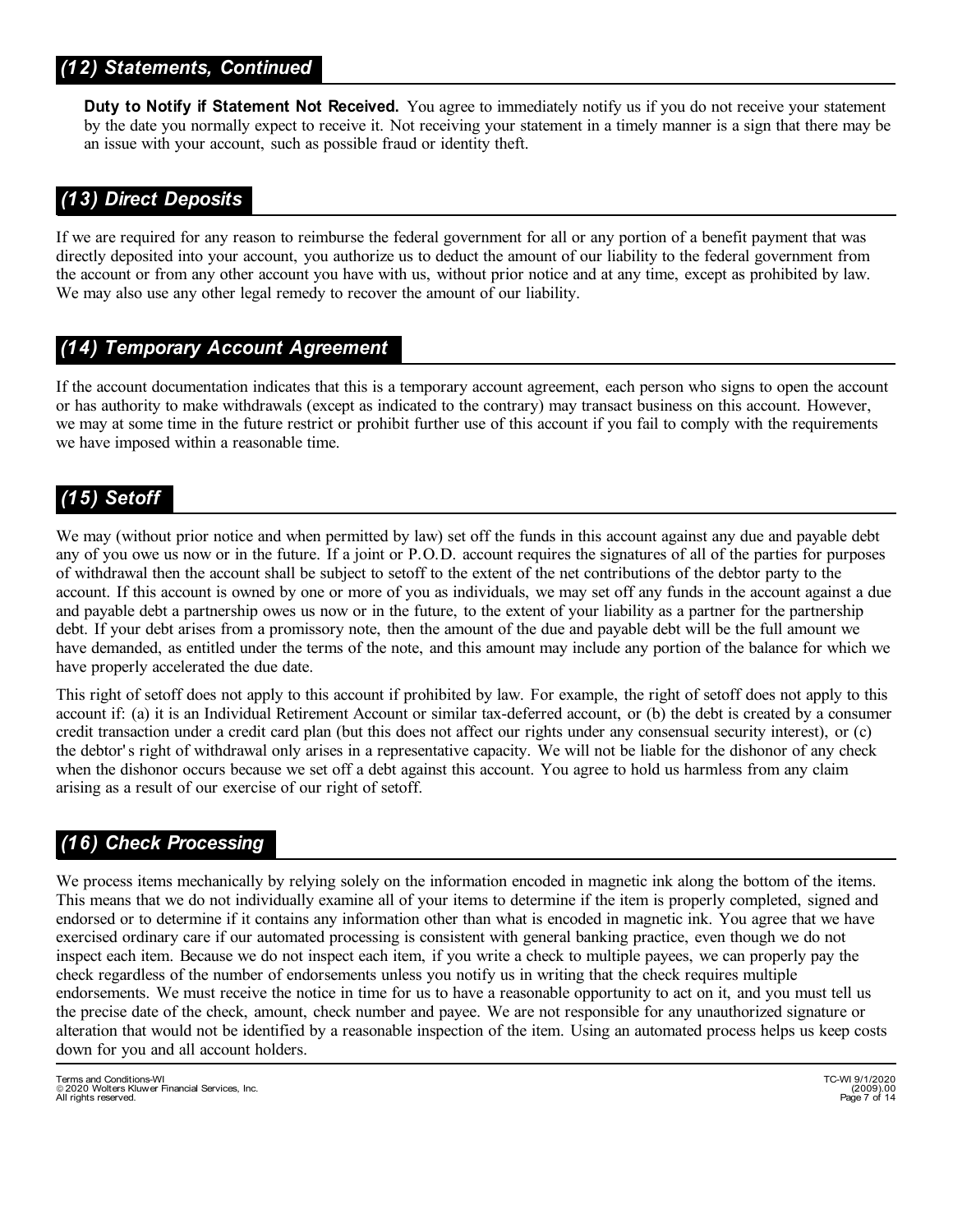# *(17) Check Cashing*

We may charge a fee for anyone that does not have an account with us who is cashing a check, draft or other instrument written on your account. We may also require reasonable identification to cash such a check, draft or other instrument. We can decide what identification is reasonable under the circumstances and such identification may be documentary or physical and may include collecting a thumbprint or fingerprint.

## *(18) Truncation, Substitute Checks, and Other Check Images*

If you truncate an original check and create a substitute check, or other paper or electronic image of the original check, you warrant that no one will be asked to make payment on the original check, a substitute check or any other electronic or paper image, if the payment obligation relating to the original check has already been paid. You also warrant that any substitute check you create conforms to the legal requirements and generally accepted specifications for substitute checks. You agree to retain the original check in conformance with our internal policy for retaining original checks. You agree to indemnify us for any loss we may incur as a result of any truncated check transaction you initiate. We can refuse to accept substitute checks that have not previously been warranted by a bank or other financial institution in conformance with the Check 21 Act. Unless specifically stated in a separate agreement between you and us, we do not have to accept any other electronic or paper image of an original check.

# *(19) Remotely Created Checks*

Like any standard check or draft, a remotely created check (sometimes called a telecheck, preauthorized draft or demand draft) is a check or draft that can be used to withdraw money from an account. Unlike a typical check or draft, however, a remotely created check is not issued by the paying bank and does not contain the signature of the account owner (or a signature purported to be the signature of the account owner). In place of a signature, the check usually has a statement that the owner authorized the check or has the owner' s name typed or printed on the signature line.

You warrant and agree to the following for every remotely created check we receive from you for deposit or collection: (1) you have received express and verifiable authorization to create the check in the amount and to the payee that appears on the check; (2) you will maintain proof of the authorization for at least 2 years from the date of the authorization, and supply us the proof if we ask; and (3) if a check is returned you owe us the amount of the check, regardless of when the check is returned. We may take funds from your account to pay the amount you owe us, and if there are insufficient funds in your account, you still owe us the remaining balance.

## *(20) Unlawful Internet Gambling Notice*

Restricted transactions as defined in Federal Reserve Regulation GG are prohibited from being processed through this account or relationship. Restricted transactions generally include, but are not limited to, those in which credit, electronic fund transfers, checks, or drafts are knowingly accepted by gambling businesses in connection with the participation by others in unlawful Internet gambling.

## *(21) ACH and Wire Transfers*

This agreement is subject to Article 4A of the Uniform Commercial Code - Fund Transfers as adopted in the state in which you have your account with us. If you originate a fund transfer and you identify by name and number a beneficiary financial institution, an intermediary financial institution or a beneficiary, we and every receiving or beneficiary financial institution may rely on the identifying number to make payment. We may rely on the number even if it identifies a financial institution, person or account other than the one named. You agree to be bound by automated clearing house association rules. These rules provide, among other things**,** that payments made to you, or originated by you, are provisional until final settlement is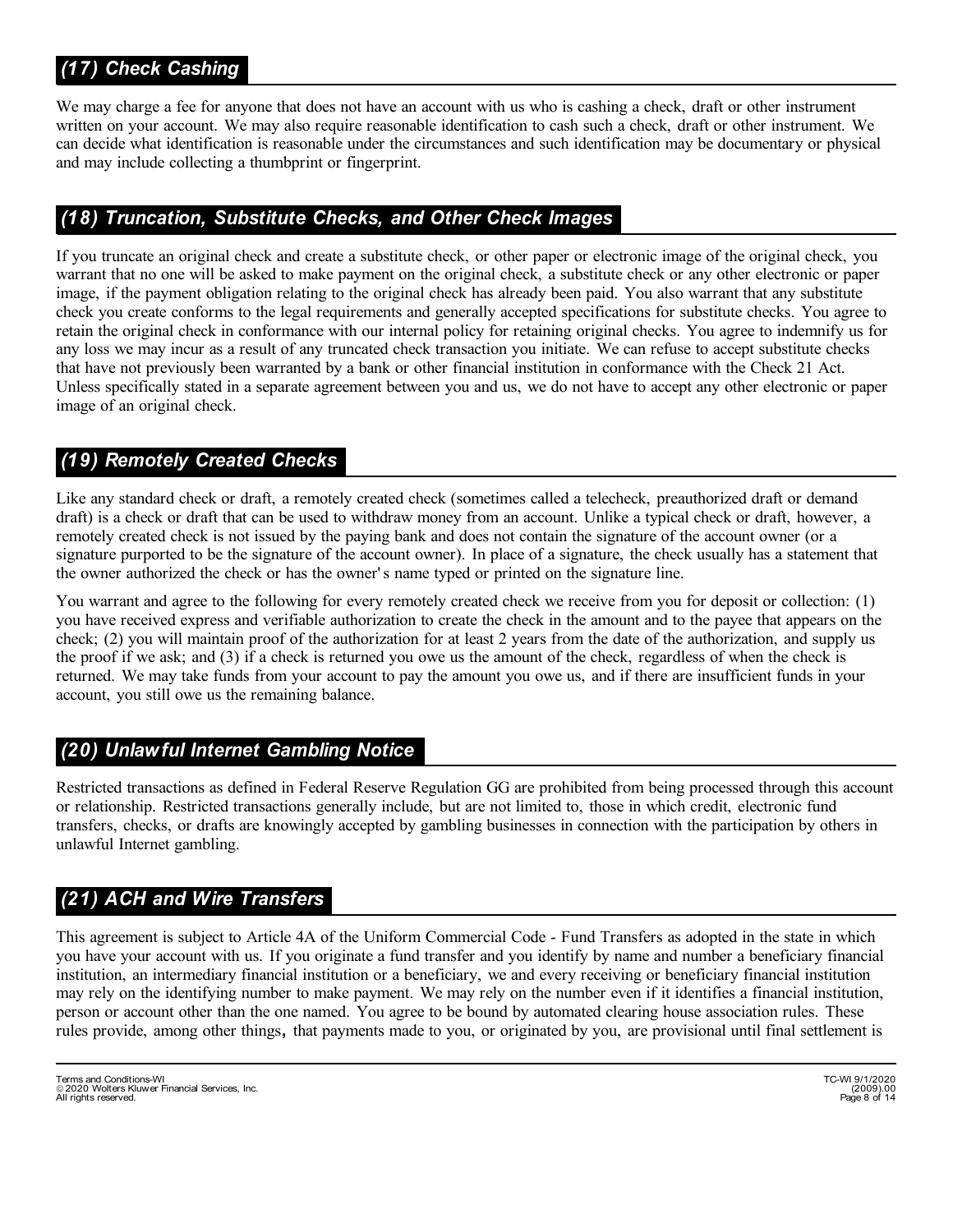# *(21) ACH and Wire Transfers, Continued*

made through a Federal Reserve Bank or payment is otherwise made as provided in Article 4A-403(a) of the Uniform Commercial Code. If we do not receive such payment, we are entitled to a refund from you in the amount credited to your account and the party originating such payment will not be considered to have paid the amount so credited. Credit entries may be made by ACH. If we receive a payment order to credit an account you have with us by wire or ACH, we are not required to give you any notice of the payment order or credit.

## *(22) Facsimile Signatures*

Unless you make advance arrangements with us, we have no obligation to honor facsimile signatures on your checks or other orders. If we do agree to honor items containing facsimile signatures, you authorize us, at any time, to charge you for all checks, drafts, or other orders, for the payment of money, that are drawn on us. You give us this authority regardless of by whom or by what means the facsimile signature(s) may have been affixed so long as they resemble the facsimile signature specimen filed with us, and contain the required number of signatures for this purpose. You must notify us at once if you suspect that your facsimile signature is being or has been misused.

# *(23) Authorized Agent*

An authorized agent is a person who by the terms of the account, has a present right, subject to request, to payment from the account on behalf of all of the parties to the account. The owner(s) do not give up any rights to act on the account, and the agent may not in any manner affect the rights of the owner(s) or beneficiaries, if any, other than by withdrawing funds from the account. The owner(s) are responsible for any transactions of the agent. We undertake no obligation to monitor transactions to determine that they are on the owners behalf. The owner(s) may terminate the agency at any time. Unless the owner(s) provide otherwise, the agency is automatically terminated by the legal disability of an owner. However, we may continue to honor the transactions of the agent until: (a) we have received written notice or have actual knowledge of the termination of the agency, and (b) we have a reasonable opportunity to act on that notice or knowledge. We may refuse to accept an agent.

## *(24) Restrictive Legends or Endorsements*

The automated processing of the large volume of checks we receive prevents us from inspecting or looking for restrictive legends, restrictive endorsements or other special instructions on every check. For this reason, we are not required to honor any restrictive legend or endorsement or other special instruction placed on checks you write unless we have agreed in writing to the restriction or instruction. Unless we have agreed in writing, we are not responsible for any losses, claims, damages, or expenses that result from your placement of these restrictions or instructions on your checks. Examples of restrictive legends placed on checks are "must be presented within 90 days" or "not valid for more than \$1,000.00." The payee' s signature accompanied by the words "for deposit only" is an example of a restrictive endorsement.

## *(25) Stale-Dated Checks*

We are not obligated to, but may at our option, pay a check, other than a certified check, presented for payment more than six months after its date. If you do not want us to pay a stale-dated check, you must place a stop-payment order on the check in the manner we have described elsewhere.

## *(26) Account Transfer*

This account may not be transferred or assigned without our prior written consent.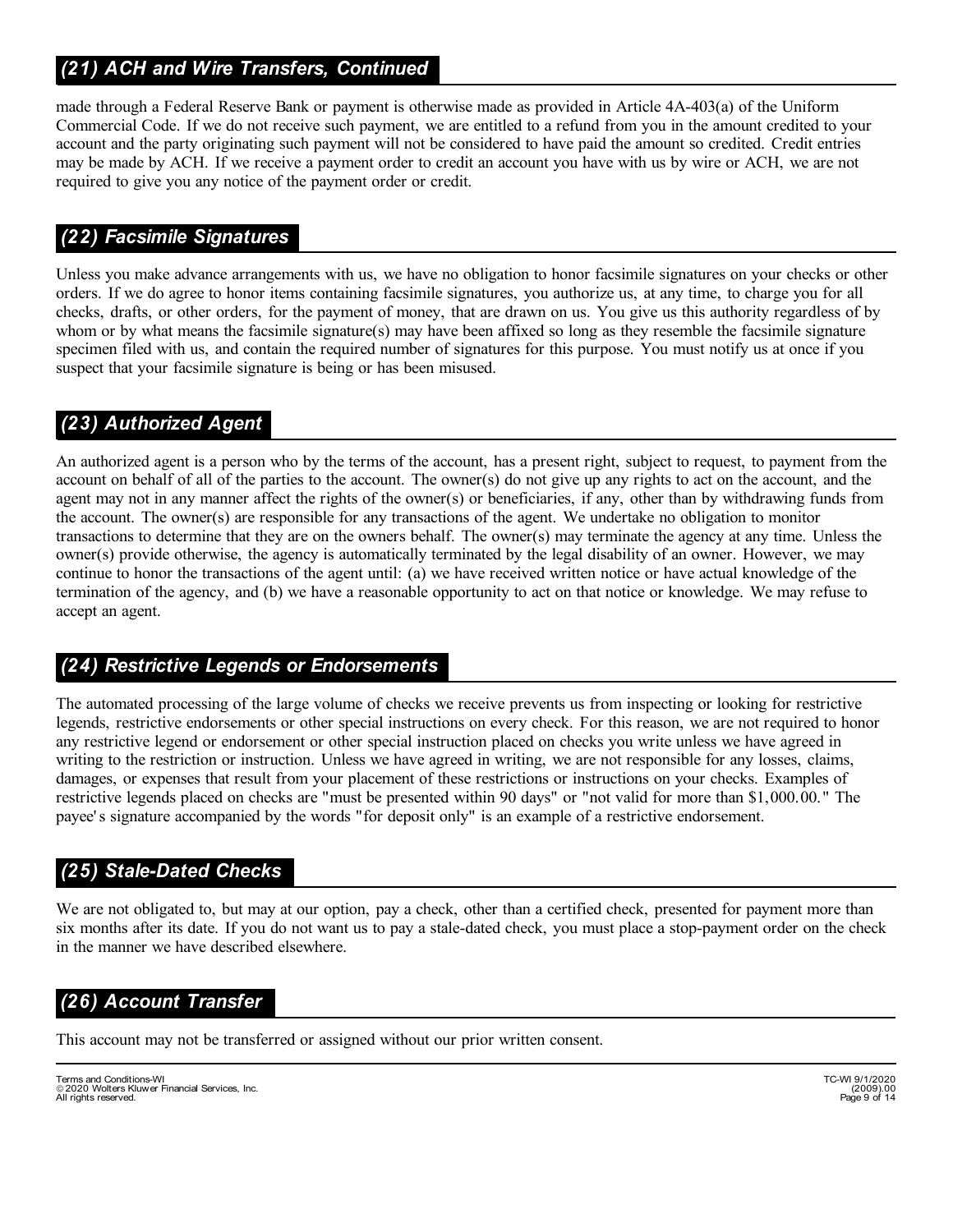## *(27) Endorsements*

We may accept for deposit any item payable to you or your order, even if they are not endorsed by you. We may give cash back to any one of you. We may supply any missing endorsement(s) for any item we accept for deposit or collection, and you warrant that all endorsements are genuine.

To ensure that your check or share draft is processed without delay, you must endorse it (sign it on the back) in a specific area. Your entire endorsement (whether a signature or a stamp) along with any other endorsement information (e.g., additional endorsements, ID information, driver's license number, etc.) must fall within 1 1/2" of the "trailing edge" of a check. Endorsements must be made in blue or black ink, so that they are readable by automated check processing equipment.

As you look at the front of a check, the "trailing edge" is the left edge. When you flip the check over, be sure to keep all endorsement information within 1 1/2" of that edge.



It is important that you confine the endorsement information to this area since the remaining blank space will be used by others in the processing of the check to place additional needed endorsements and information. You agree that you will indemnify, defend, and hold us harmless for any loss, liability, damage or expense that occurs because your endorsement, another endorsement, or information you have printed on the back of the check obscures our endorsement. These endorsement guidelines apply to both personal and business checks.

#### *(28) Death or Incompetence*

You agree to notify us promptly if any person with a right to withdraw funds from your account(s) dies or is adjudicated (determined by the appropriate official) incompetent. We may continue to honor your checks, items, and instructions until: (a) we know of your death or adjudication of incompetence, and (b) we have had a reasonable opportunity to act on that knowledge. You agree that we may pay or certify checks drawn on or before the date of death or adjudication of incompetence for up to ten (10) days after your death or adjudication of incompetence unless ordered to stop payment by someone claiming an interest in the account.

#### *(29) Fiduciary Accounts*

Accounts may be opened by a person acting in a fiduciary capacity. A fiduciary is someone who is appointed to act on behalf of and for the benefit of another. We are not responsible for the actions of a fiduciary, including the misuse of funds. This account may be opened and maintained by a person or persons named as a trustee under a written trust agreement, or as executors, administrators, or conservators under court orders. You understand that by merely opening such an account, we are not acting in the capacity of a trustee in connection with the trust nor do we undertake any obligation to monitor or enforce the terms of the trust or letters.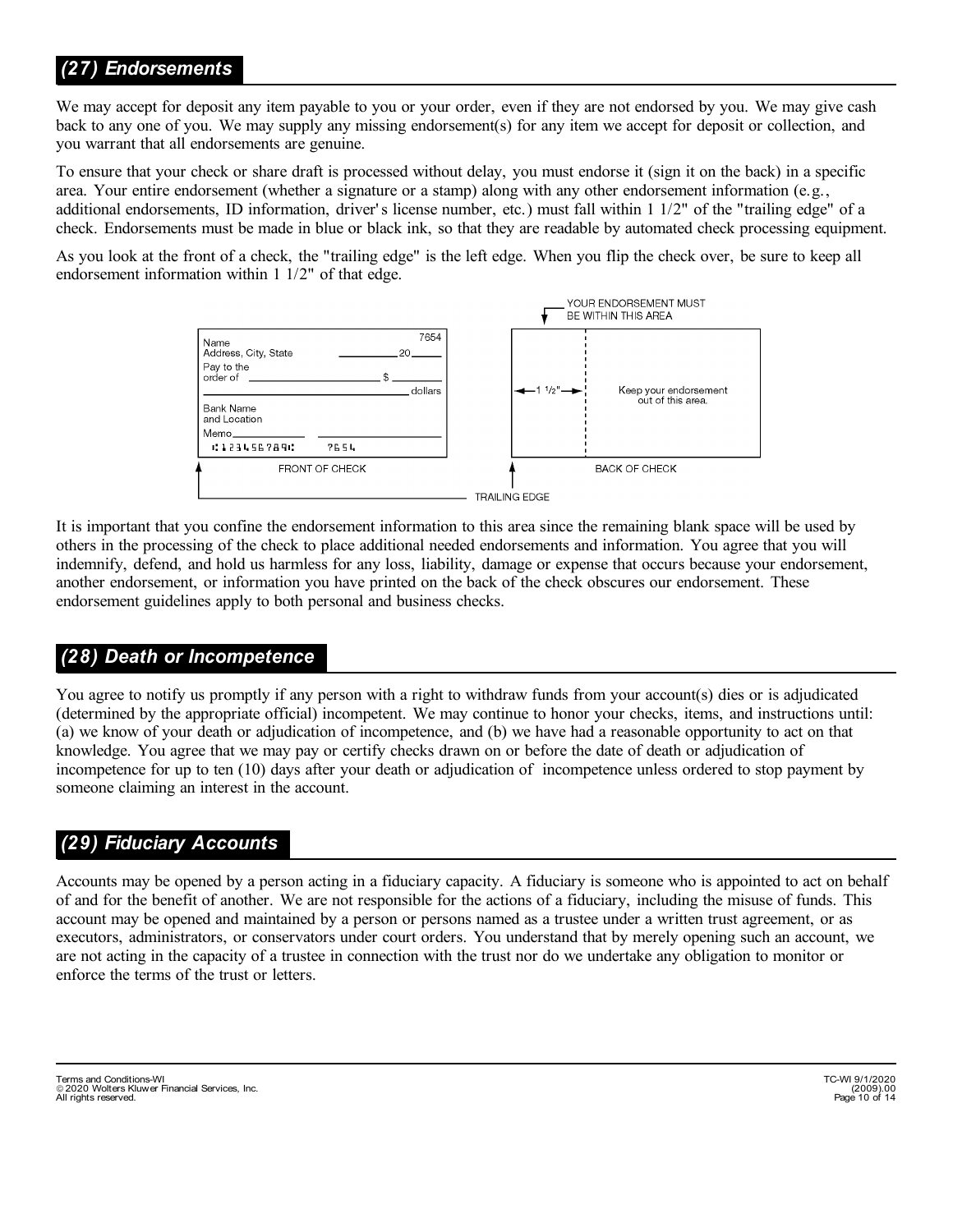You agree that we may verify credit and employment history by any necessary means, including preparation of a credit report by a credit reporting agency.

## *(31) Legal Actions Affecting Your Account*

If we are served with a subpoena, restraining order, writ of attachment or execution, levy, garnishment, search warrant, or similar order relating to your account (termed "legal action" in this section), we will comply with that legal action. Or, in our discretion, we may freeze the assets in the account and not allow any payments out of the account until a final court determination regarding the legal action. We may do these things even if the legal action involves less than all of you. In these cases, we will not have any liability to you if there are insufficient funds to pay your items because we have withdrawn funds from your account or in any way restricted access to your funds in accordance with the legal action. Any fees or expenses we incur in responding to any legal action (including, without limitation, attorneys' fees and our internal expenses) may be charged against your account. The list of fees applicable to your account(s) provided elsewhere may specify additional fees that we may charge for certain legal actions.

# *(32) Account Security*

**Duty to Protect Account Information and Methods of Access.** It is your responsibility to protect the account numbers and electronic access devices (e.g., an ATM card) we provide you for your account(s). Do not discuss, compare, or share information about your account number(s) with anyone unless you are willing to give them full use of your money. An account number can be used by thieves to issue an electronic debit or to encode your number on a false demand draft which looks like and functions like an authorized check. If you furnish your access device and grant actual authority to make transfers to another person (a family member or coworker, for example) who then exceeds that authority, you are liable for the transfers unless we have been notified that transfers by that person are no longer authorized.

Your account number can also be used to electronically remove money from your account, and payment can be made from your account even though you did not contact us directly and order the payment.

You must also take precaution in safeguarding your blank checks. Notify us at once if you believe your checks have been lost or stolen. As between you and us, if you are negligent in safeguarding your checks, you must bear the loss entirely yourself or share the loss with us (we may have to share some of the loss if we failed to use ordinary care and if we substantially contributed to the loss).

**Positive Pay and Other Fraud Prevention Services.** Except for consumer electronic fund transfers subject to Regulation E, you agree that if we offer you services appropriate for your account to help identify and limit fraud or other unauthorized transactions against your account, and you reject those services, you will be responsible for any fraudulent or unauthorized transactions which could have been prevented by the services we offered. You will not be responsible for such transactions if we acted in bad faith or to the extent our negligence contributed to the loss. Such services include positive pay or commercially reasonable security procedures. If we offered you a commercially reasonable security procedure which you reject, you agree that you are responsible for any payment order, whether authorized or not, that we accept in compliance with an alternative security procedure that you have selected. The positive pay service can help detect and prevent check fraud and is appropriate for account holders that issue: a high volume of checks, a lot of checks to the general public, or checks for large dollar amounts.

# *(33) Telephonic Instructions*

Unless required by law or we have agreed otherwise in writing, we are not required to act upon instructions you give us via facsimile transmission or leave by voice mail or on a telephone answering machine.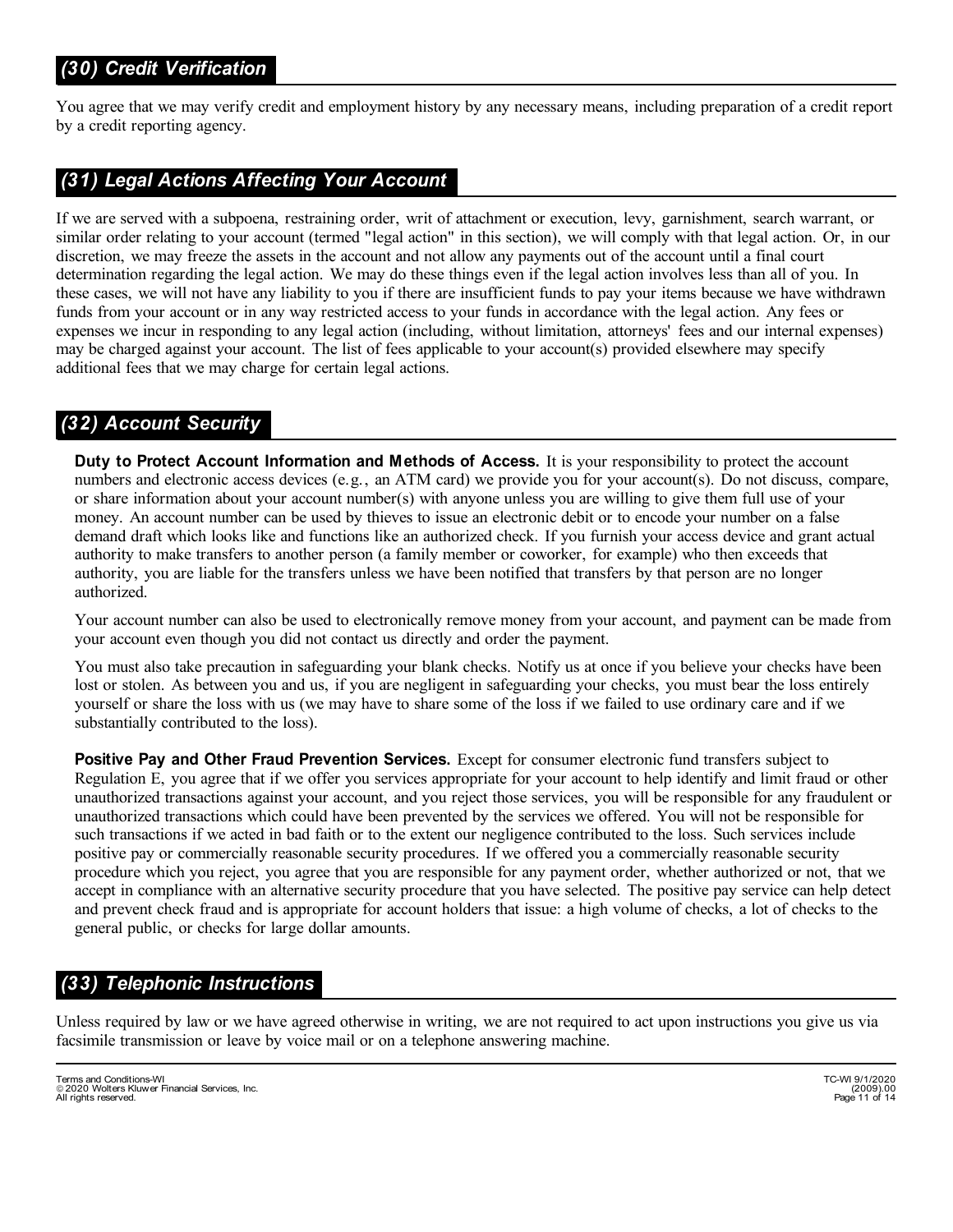### *(34) Monitoring and Recording Telephone Calls and Consent to Receive Communications*

Subject to federal and state law, we may monitor or record phone calls for security reasons, to maintain a record and to ensure that you receive courteous and efficient service. You consent in advance to any such recording.

To provide you with the best possible service in our ongoing business relationship for your account we may need to contact you about your account from time to time by telephone, text messaging or email. However, we first obtain your consent to contact you about your account in compliance with applicable consumer protection provisions in the federal Telephone Consumer Protection Act of 1991 (TCPA), CAN-SPAM Act and their related federal regulations and orders issued by the Federal Communications Commission (FCC).

- } Your consent is limited to your account, and as authorized by applicable law and regulations.
- } Your consent is voluntary and not conditioned on the purchase of any product or service from us.

With the above understandings, you authorize us to contact you regarding your account throughout its existence using any telephone numbers or email addresses that you have previously provided to us by virtue of an existing business relationship or that you may subsequently provide to us.

This consent is regardless of whether the number we use to contact you is assigned to a landline, a paging service, a cellular wireless service, a specialized mobile radio service, other radio common carrier service or any other service for which you may be charged for the call. You further authorize us to contact you through the use of voice, voice mail and text messaging, including the use of pre-recorded or artificial voice messages and an automated dialing device.

If necessary, you may change or remove any of the telephone numbers or email addresses at any time using any reasonable means to notify us.

## *(35) Claim of Loss*

The following rules do not apply to a transaction or claim related to a consumer electronic fund transfer governed by Regulation E (e.g., an everyday consumer debit card or ATM transaction). The error resolution procedures for consumer electronic fund transfers can be found in our initial Regulation E disclosure titled, "Electronic Fund Transfers." For other transactions or claims, if you claim a credit or refund because of a forgery, alteration, or any other unauthorized withdrawal, you agree to cooperate with us in the investigation of the loss, including giving us an affidavit containing whatever reasonable information we require concerning your account, the transaction, and the circumstances surrounding the loss. You will notify law enforcement authorities of any criminal act related to the claim of lost, missing, or stolen checks or unauthorized withdrawals. We will have a reasonable period of time to investigate the facts and circumstances surrounding any claim of loss. Unless we have acted in bad faith, we will not be liable for special or consequential damages, including loss of profits or opportunity, or for attorneys' fees incurred by you. You agree that you will not waive any rights you have to recover your loss against anyone who is obligated to repay, insure, or otherwise reimburse you for your loss. You will pursue your rights or, at our option, assign them to us so that we may pursue them. Our liability will be reduced by the amount you recover or are entitled to recover from these other sources.

#### *(36) Early Withdrawal Penalties (and involuntary withdrawals)*

We may impose early withdrawal penalties on a withdrawal from a time account even if you don't initiate the withdrawal. For instance, the early withdrawal penalty may be imposed if the withdrawal is caused by our setoff against funds in the account or as a result of an attachment or other legal process. We may close your account and impose the early withdrawal penalty on the entire account balance in the event of a partial early withdrawal. See your notice of penalty for early withdrawals for additional information.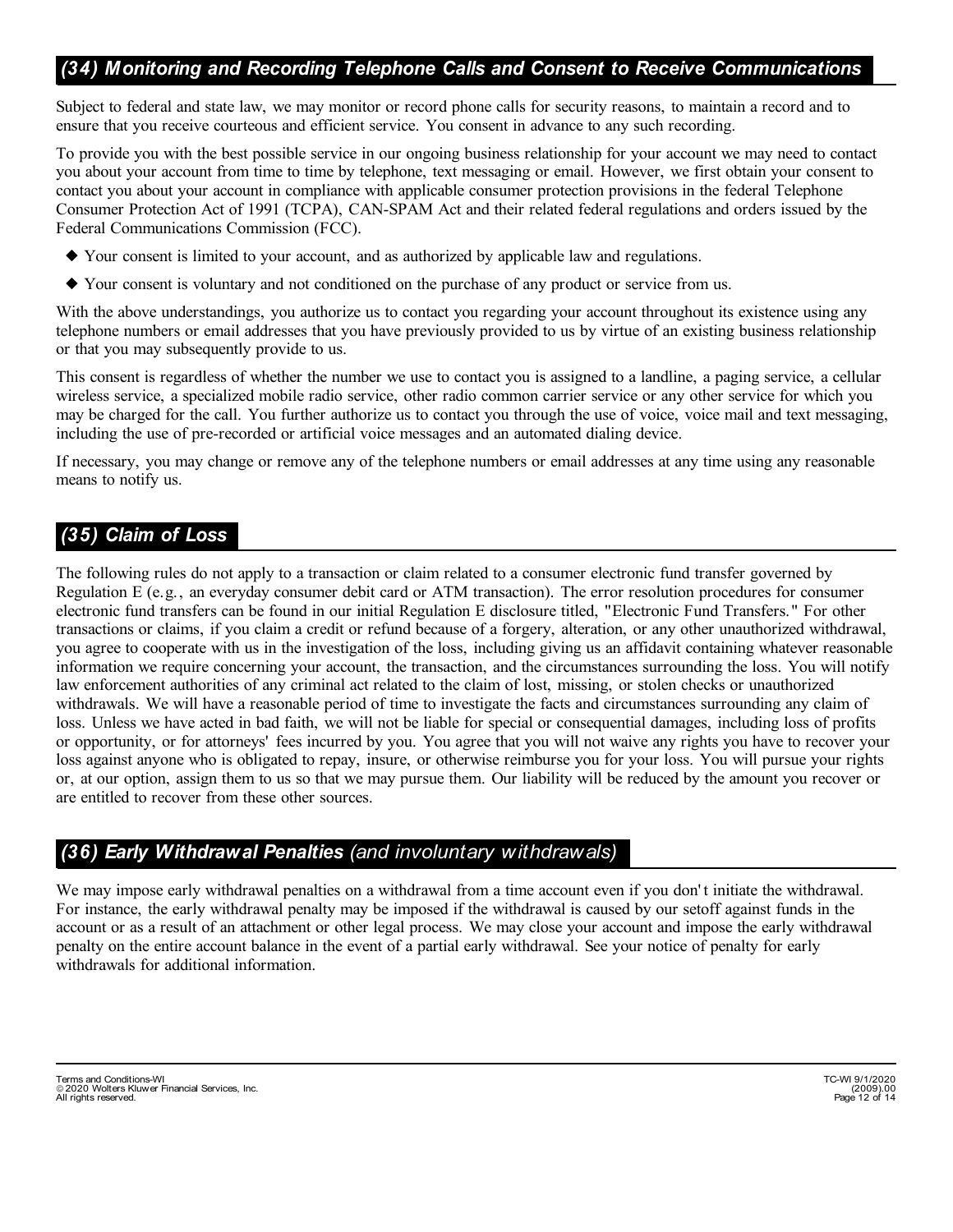## *(37) Address or Name Changes*

You are responsible for notifying us of any change in your address or your name. Unless we agree otherwise, change of address or name must be made in writing by at least one of the account holders. Informing us of your address or name change on a check reorder form is not sufficient. We will attempt to communicate with you only by use of the most recent address you have provided to us. If provided elsewhere, we may impose a service fee if we attempt to locate you.

#### *(38) Resolving Account Disputes*

We may place an administrative hold on the funds in your account (refuse payment or withdrawal of the funds) if it becomes subject to a claim adverse to (1) your own interest; (2) others claiming an interest as survivors or beneficiaries of your account; or (3) a claim arising by operation of law. The hold may be placed for such period of time as we believe reasonably necessary to allow a legal proceeding to determine the merits of the claim or until we receive evidence satisfactory to us that the dispute has been resolved. We will not be liable for any items that are dishonored as a consequence of placing a hold on funds in your account for these reasons**.**

#### *(39) Waiver of Notices*

To the extent permitted by law, you waive any notice of non-payment, dishonor or protest regarding any items credited to or charged against your account. For example, if you deposit an item and it is returned unpaid or we receive a notice of nonpayment, we do not have to notify you unless required by federal Regulation CC or other law.

*[This space intentionally left blank.]*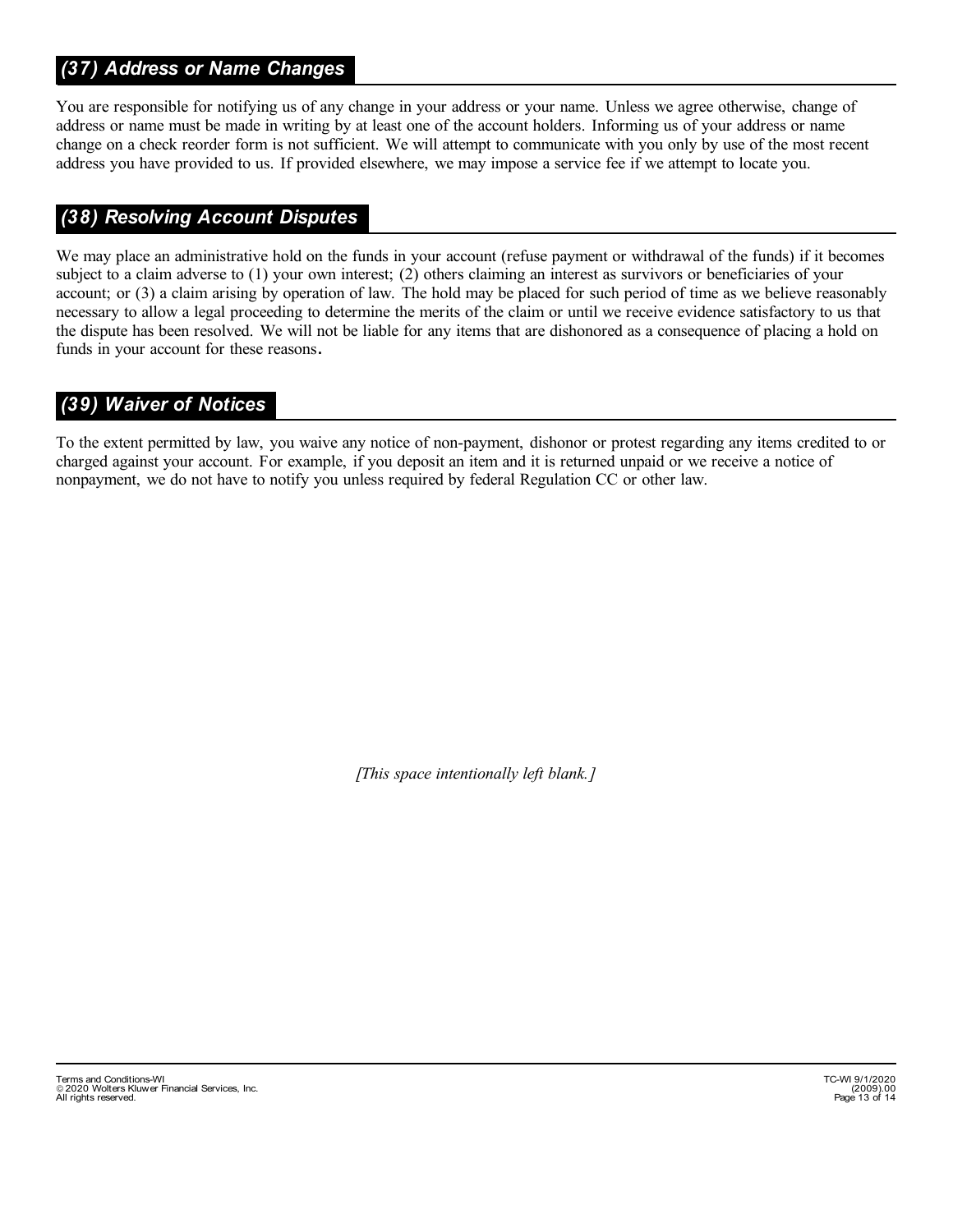## *(40) Additional Terms*

Funds Availability: Please see our funds availability disclosure for information on when different types of deposits will be made available for withdrawal. For those accounts to which our funds availability policy disclosure does not apply, you can ask us when you make a deposit when those funds will be available for withdrawal. An item may be returned after the funds from the deposit of that item are made available for withdrawal. In that case, we will reverse the credit of the item. We may determine the amount of available funds in your account for the purpose of deciding whether to return an item for insufficient funds at any time between the times we receive the item and when we return the item or send a notice in lieu of return. We need only make one determination, but if we choose to make a subsequent determination, the account balance at the subsequent time will determine whether there are insufficient available funds.

A Temporary Debit Authorization Hold Affects Your Account Balance. On debit card purchases, merchants may request a temporary hold on your account for a specified sum of money when the merchant does not know the exact amount of the purchase at the time the card is authorized. The amount of the temporary hold may be more than the actual amount of your purchase. Some common transactions where this occurs involve purchases of gasoline, hotel rooms, or meals at restaurants. When this happens, our processing system cannot determine that the amount of the hold exceeds the actual amount of your purchase. This temporary hold, and the amount charged to your account, will eventually be adjusted to the actual amount of your purchase, but it could be three calendar days, or even longer in some cases, before the adjustment is made. Until the adjustment is made, the amount of funds in your account available for othe transactions will be reduced by the amount of the temporary hold. If another transaction is presented for payment in an amount greater than the funds left after the deduction of the temporary hold amount, you will be charged an NSF or overdraft fee according to our NSF or overdraft fee policy. You will be charged the fee even if you would have had sufficient funds in your account if the amount of the hold had been equal to thr amount of your purchase.

Overdrafts. You understand that we may, at our discretion, honor withdrawal requests that overdraw your account. However, the fact that we may honor withdrawal requests that overdraw the account balances does not obligate us to do so later. So you can NOT rely on us to pay overdrafts on your account regardless of how frequently or under what circumstances we have paid overdrafts on your account in the past. We can change our practice of paying, or not paying, discretionary overdrafts on your account without notice to you. You can ask us if we have other account services that might be available to you where we commit to paying overdrafts under certain circumstances, such as an overdraft protection line-of-credit or a plan to sweep funds from another account you have with us. You agree that we may charge fees for overdrafts. We may use subsequent deposits, including direct deposits of social security or other government benefits, to cover such overdrafts and overdraft fees.

Effective January 1, 2019, Section 12 of the Terms and Conditions of Your Account Agreement will be amended to read: (12) Statements. Your Duty to Report Unauthorized Signatures, Alterations, and Forgeries. You must examine your statement of account with "reasonable promptness." If you discover (or reasonably shoudl have discovered) any unauthorized signatures or alterations, you must promptly notify us of the relevant facts. As between you and us, if you fail to do either of these duties, you will have to either share the loss with us, or bear the loss entirely yourself (depending on whether we used ordinary care and, if not, whether we substantially contributed to the loss). The loss could be not only with respect to items on the statement but other items with unauthorized signatures or alterations by the same wrongdoer.

You agree that the time you have to examine your statement and report to us will depend on the circumstances, but will not, in any circumstance, exceed a total of 14 days from when the statement is first sent or made available to you.

You further agree that if you fail to report any unauthorized signatures, alterations or forgeries in your account within 14 days of when we first send or make the statement available, you cannot assert a claim against us or any items in that statement, and as between you and us the loss will be entirely yours. This 14-day limitation is without regards to whether we used orginary care. The limitation in this paragraph is in addition to that contained in the first paragraph of this section.

Your Duty to Report Other Errors or Problems. In addition to your duty to review your statements for unauthorized signatures, alterations and forgeries, you agree to examine your statement with reasonable promptness for any other error or problem - such as an encoding error or an unexpected deposit amount. Also, if you receive or we make available either your items or images of your items, you must examine them for any unauthorized or missing endorsements or any other problems. You agree that the time you have to examine your statement and items and report to us will depend on the circumstances. However, this time period shall not exceed 14 days. Failure to examine your statement and items and report any errors to us within 14 days of when we first send or make the statement available precludes you from asserting a claim against us for any errors on items identified in that statement and as betwen you and us the loss will be entirely yours.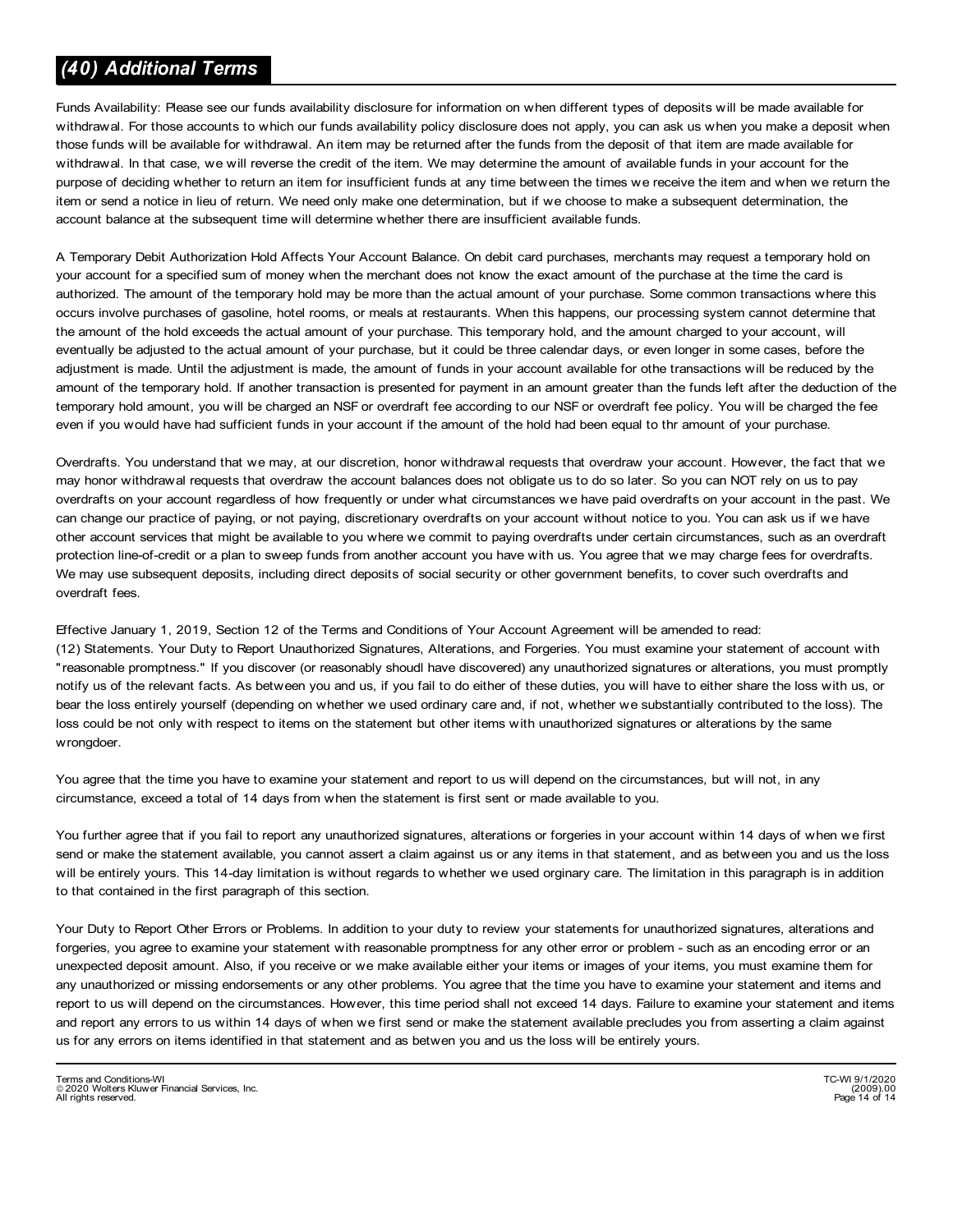Language that is preceded by a box below, is included only if the box is checked or marked with an "X".

#### *Generally*

This Addendum is part of the Terms and Conditions of Your Account. The information in this Addendum is being provided to help you understand what happens if your account is overdrawn. Understanding the concepts of overdrafts and nonsufficient funds (NSF) is important and can help you avoid being assessed fees or charges. This section also provides contractual terms relating to overdrafts and NSF transactions.

An overdrawn account will typically result in you being charged an overdraft fee or an NSF fee. Generally, an overdraft occurs when there is not enough money in your account to pay for a transaction, but we pay (or cover) the transaction anyway. An NSF transaction is slightly different. In an NSF transaction, we do not cover the transaction. Instead, the transaction is rejected and the item or requested payment is returned. In either situation, we can charge you a fee.

X If you use our Instant Credit (Overdraft Consumer Credit Agreement) and we cover a transaction for which there is not enough money in your account to pay, we will consider that an overdraft. We treat all other transactions for which there is not enough money in your account as an NSF transaction, regardless of whether we cover the transaction or the transaction is rejected.

 $\bar{\boxtimes}$  Paragraph 2 within the Generally section above is replaced with the following: An overdrawn account will typically result in you being charged an NSF Paid Items Fee (Overdraft Fee) or a NSF Return Items Fee. Generally, an overdraft occurs when there is not enough money in your account to pay for a transaction, but we pay (or cover) the transaction anyway. An NSF transaction is slightly different, in that we do not cover the transaction. Instead, the transaction is rejected and the item or requested payment is returned. In either situation, we can charge you a fee.

When Greenwoods State Bank pays a transaction that overdraws your account, we will charge you an NSF Paid Items Fee (Overdraft Fee). When Greenwoods State Bank does not cover the transaction and the item or requested payment is returned, we will charge you an NSF Return Item Fee.

l **Determining Your Available Balance.** We use the "available balance" method to determine whether your account is overdrawn, that is, whether there is enough money in your account to pay for a transaction. Importantly, your "available" balance may not be the same as your account's "actual" balance. This means an overdraft or an NSF transaction could occur regardless of your account's actual balance.

Your account's actual balance (sometimes called the ledger balance) only includes transactions that have settled up to that point in time, that is, transactions (deposits and payments) that have posted to your account. The actual balance does not include outstanding transactions (such as checks that have not yet cleared and electronic transactions that have been authorized but which are still pending). The balance on your periodic statement is the ledger balance for your account as of the statement date.

As the name implies, your available balance is calculated based on the money "available" in your account to make payments. In other words, the available balance takes transactions that have been authorized, but not yet settled, and subtracts them from the actual balance. In addition, when calculating your available balance, any "holds" placed on deposits that have not yet cleared are also subtracted from the actual balance.

 $\Box$  For more information on how holds placed on funds in your account can impact your available balance, read the subsection titled "A Temporary Debit Authorization Hold Affects Your Account Balance."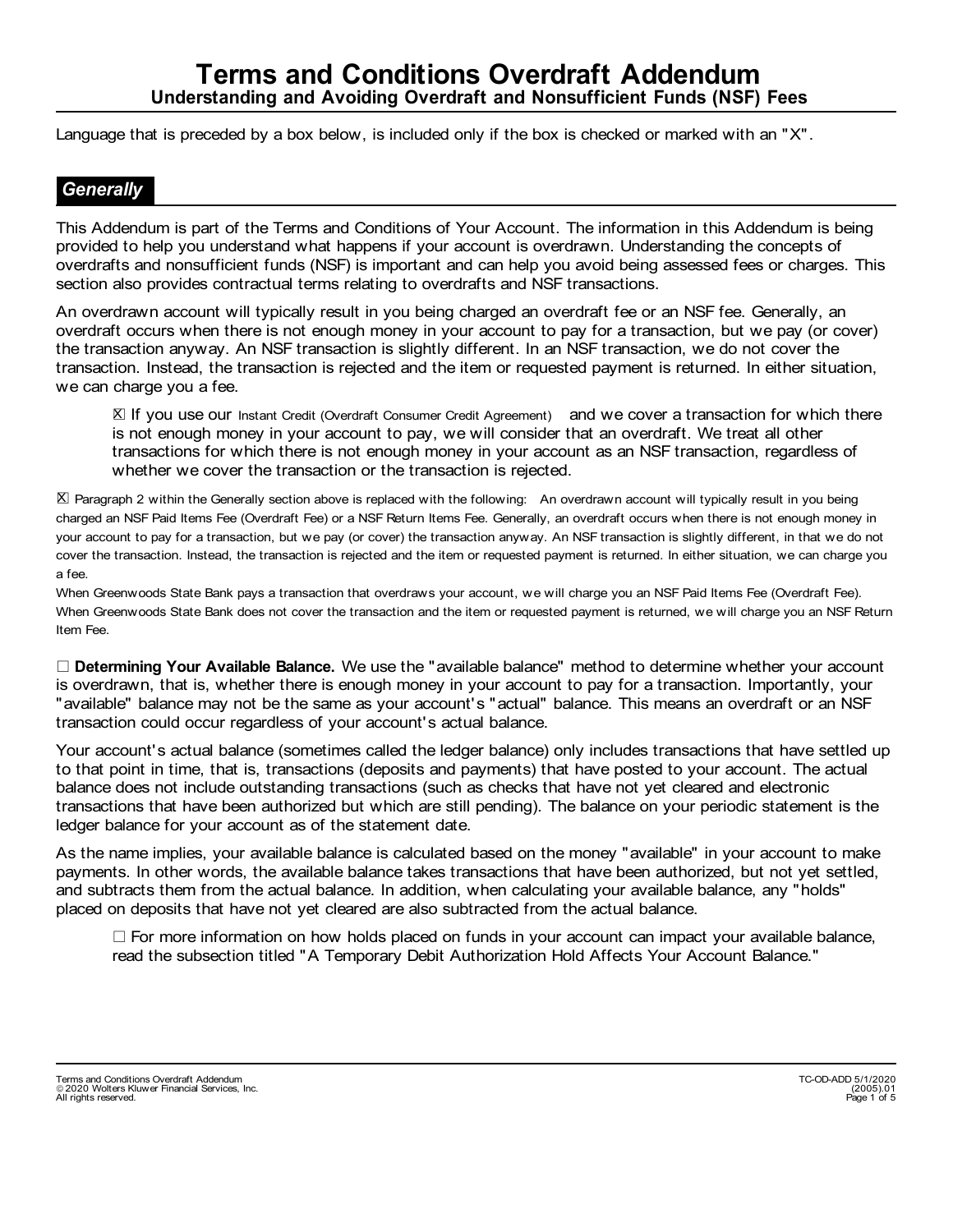#### lX **Determining Your Account Balance.**

We use the "current ledger balance" (sometimes called the actual balance) method to determine whether your account is overdrawn, that is, whether there is enough money in your account to pay for a transaction. Importantly, your current ledger balance may not be the same as your account's "available balance". This means an overdraft or an NSF transaction could occur regardless of your account's available balance. Your account's current ledger balance only includes transactions that have settled up to that point in time, that is, transactions (deposits and payments) that have posted to your account. The current ledger balance does not include outstanding transactions (such as checks that have not yet cleared and electronic transactions that have been authorized but which are still pending). The balance on your periodic statement is the current ledger balance for your account as of the statement date. As the name implies, your available balance is calculated based on the money "available" in your account to make payments. In other words, the available balance takes transactions that have been authorized, but not yet settled, and subtracts them from the actual balance. In addition, when calculating your available balance, any "holds" placed on deposits that have not yet cleared are also subtracted from the actual balance. See "A Temporary Debit Authorization Hold Affects Your Account Balance."

⊠ Overdrafts. You understand that we may, at our discretion, honor withdrawal requests that overdraw your account. However, the fact that we may honor withdrawal requests that overdraw the account balance does not obligate us to do so later. So you can NOT rely on us to pay overdrafts on your account regardless of how frequently or under what circumstances we have paid overdrafts on your account in the past. We can change our practice of paying, or not paying, discretionary overdrafts on your account without notice to you. You can ask us if we have other account services that might be available to you where we commit to paying overdrafts under certain circumstances, such as an overdraft protection line-of-credit or a plan to sweep funds from another account you have with us. You agree that we may charge fees for overdrafts. We may use subsequent deposits, including direct deposits of social security or other government benefits, to cover such overdrafts and overdraft fees.

 $\Box$  For consumer accounts, we will not charge fees for overdrafts caused by ATM withdrawals or one-time debit card transactions if you have not opted-in to that service.

⊠ For consumer accounts, we will not charge fees for overdrafts caused by ATM withdrawals or one-time debit card transactions.

#### □ Overdrafts.

□ **Nonsufficient Funds (NSF) Fees.** If an item drafted by you (such as a check) or a transaction you set up (such as a preauthorized transfer) is presented for payment in an amount that is more than the amount of money available in your account, and we decide not to pay the item or transaction, you agree that we can charge you an NSF fee for returning the payment. Be aware that such an item or payment may be presented multiple times and that we do not monitor or control the number of times a transaction is presented for payment. You agree that we may charge you an NSF fee each time a payment is presented if the amount of money available in your account is not sufficient to cover the payment, regardless of the number of times the payment is presented.

l **Nonsufficient Funds (NSF) Fees.** If an item drafted by you (such as a check) or a transaction you set up (such as Xa preauthorized transfer) is presented for payment in an amount that is more than the amount of money in your account, and we decide not to pay the item or transaction, you agree that we can charge you an NSF fee for returning the payment. Be aware that such an item or payment may be presented multiple times and that we do not monitor or control the number of times a transaction is presented for payment. You agree that we may charge you an NSF fee each time a payment is presented if the amount of money in your account is not sufficient to cover the payment, regardless of the number of times the payment is presented.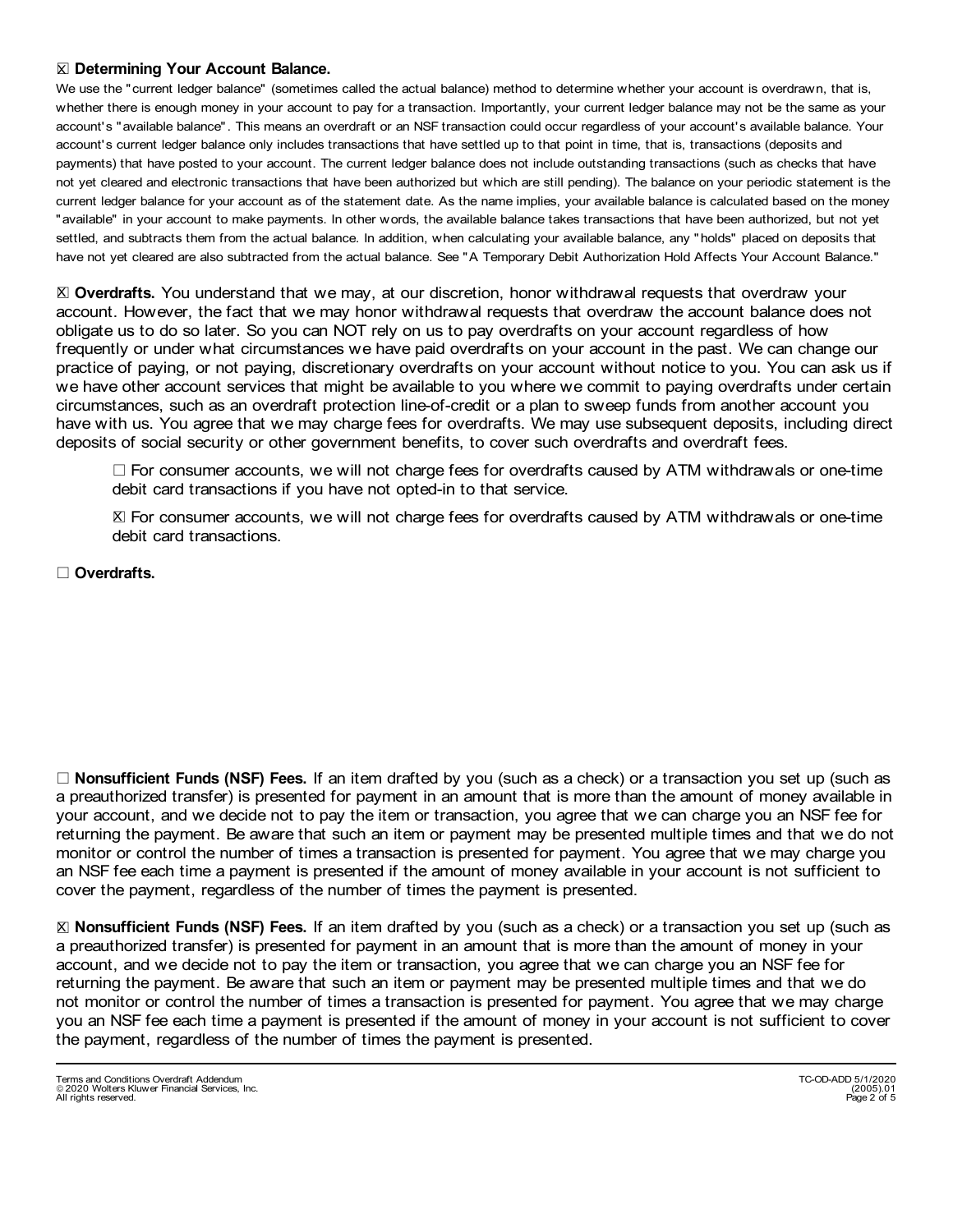⊠ Payment Types. Some, but not necessarily all, of the ways you can access the funds in your account include debit card transactions, automated clearing house (ACH) transactions, and check transactions. All these payment types can use different processing systems and some may take more or less time to post. This information is important for a number of reasons. For example, keeping track of the checks you write and the timing of the preauthorized payments you set up will help you to know what other transactions might still post against your account.

 $\Box$  For information about how and when we process these different payment types, see the "Payment Order of Items" section below.

l **Payment Types.**

**E Balance Information.** Keeping track of your balance is important. You can review your balance in a number of ways including reviewing your periodic statement, reviewing your balance online, accessing your account information by phone, or coming into one of our branches.

□ **Balance Information.** Keeping track of your balance is important. You can review your balance in a number of ways including

 $\Box$  **Funds Availability.** Knowing when funds you deposit will be made available for withdrawal is another important concept that can help you avoid being assessed fees or charges. Please see our funds availability disclosure for information on when different types of deposits will be made available for withdrawal. For those accounts to which our funds availability policy disclosure does not apply, you can ask us when you make a deposit when those funds will be available for withdrawal. An item may be returned after the funds from the deposit of that item are made available for withdrawal. In that case, we will reverse the credit of the item. We may determine the amount of available funds in your account for the purpose of deciding whether to return an item for insufficient funds at any time between the times we receive the item and when we return the item or send a notice in lieu of return. We need only make one determination, but if we choose to make a subsequent determination, the account balance at the subsequent time will determine whether there are insufficient available funds.

Terms and Conditions Overdraft Addendum TC-OD-ADD 5/1/2020 2020 Wolters Kluwer Financial Services, Inc. (2005).01 - All rights reserved. Page 3 of 5

.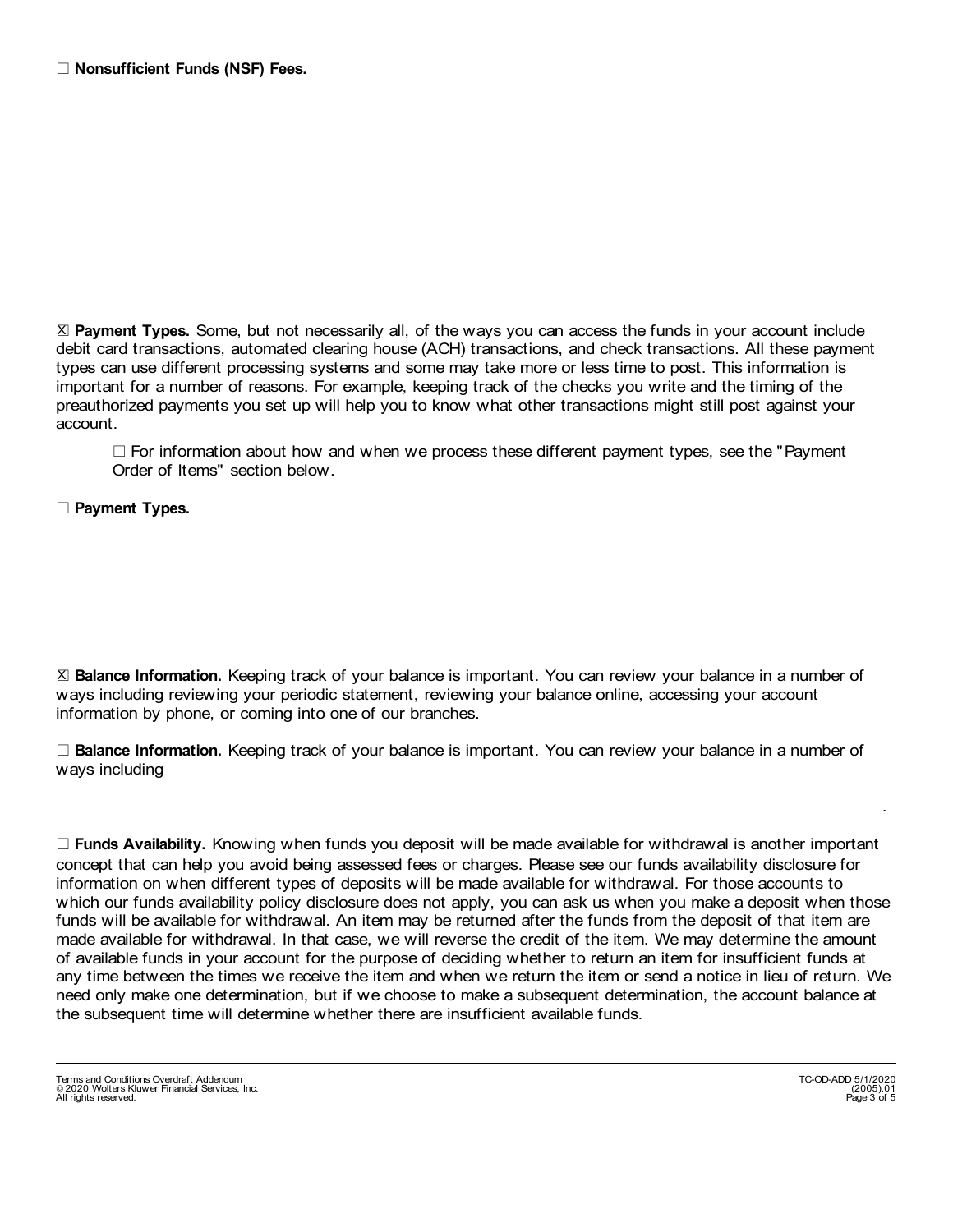#### lX **Funds Availability.**

Knowing when funds you deposit will be made available for withdrwal is another important concept that can help you avoid being assessed fees or charges. Please see our funds availability disclosure for informationon when different types of deposits will be made available for withdrawal.

l **A Temporary Debit Authorization Hold Affects Your Account Balance.** On debit card purchases, merchants may request a temporary hold on your account for a specified sum of money when the merchant does not know the exact amount of the purchase at the time the card is authorized. The amount of the temporary hold may be more than the actual amount of your purchase. Some common transactions where this occurs involve purchases of gasoline, hotel rooms, or meals at restaurants. When this happens, our processing system cannot determine that the amount of the hold exceeds the actual amount of your purchase. This temporary hold, and the amount charged to your account, will eventually be adjusted to the actual amount of your purchase, but it could be three calendar days, or even longer in some cases, before the adjustment is made. Until the adjustment is made, the amount of funds in your account available for other transactions will be reduced by the amount of the temporary hold. If another transaction is presented for payment in an amount greater than the funds left after the deduction of the temporary hold amount, you will be charged an NSF or overdraft fee according to our NSF or overdraft fee policy. You will be charged the fee even if you would have had sufficient funds in your account if the amount of the hold had been equal to the amount of your purchase.

#### l X A Temporary Debit Authorization Hold Affects Your Account Balance.

On debit card purchases, merchants may request a temporary hold on your account for a specific sum of money when the merchant does not know the exact amount of the purchase at the time the card is authorized. The amount of the temporary hold may be more than the actual amount of your purchase. Some common transactions where this occurs involve purchases of gasoline, hotel rooms, or meals at restaurants. When this happens, our processing system cannot determine that the amount of the hold exceeds the actual amount of your purhcase. This temporary hold, and the amount charged to your account, will eventually be adjusted to the actual amount of your purhcase, but it could be three calendar days, or even longer in some cases, before the adjustment is made. Until the adjustment is made, the amount of funds in your account available for other transactions will be reduced by the amount of the temporary hold. If another transaction is presented for payment in an amount greater than the current ledger balance (actual balance) in your account, you will be charged an NSF or overdraft fee.